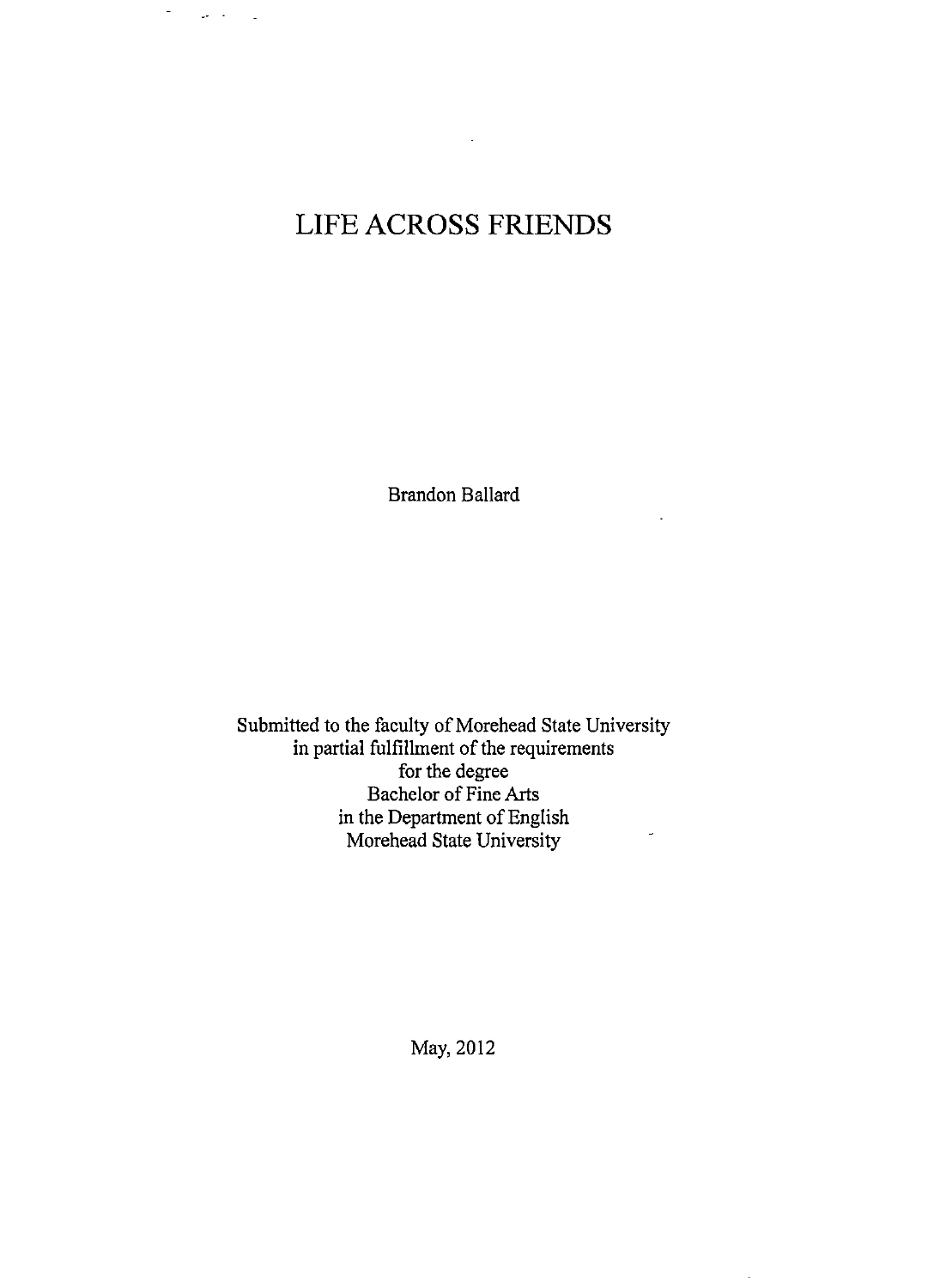Accepted by the faculty of the Creative Writing Program, Morehead State University in partial fulfillment of the requirements for the Bachelor of Fine Arts degree: P,13.f>  $B189L$ 

 $(1)$  Hall

Professor Chris Holbrook Director of Thesis

**rrJ JU**  1hESES

eaze

Professor George Eklund

*Q(kpU* **W1~£A~-**

Professor Crystal Wilkinson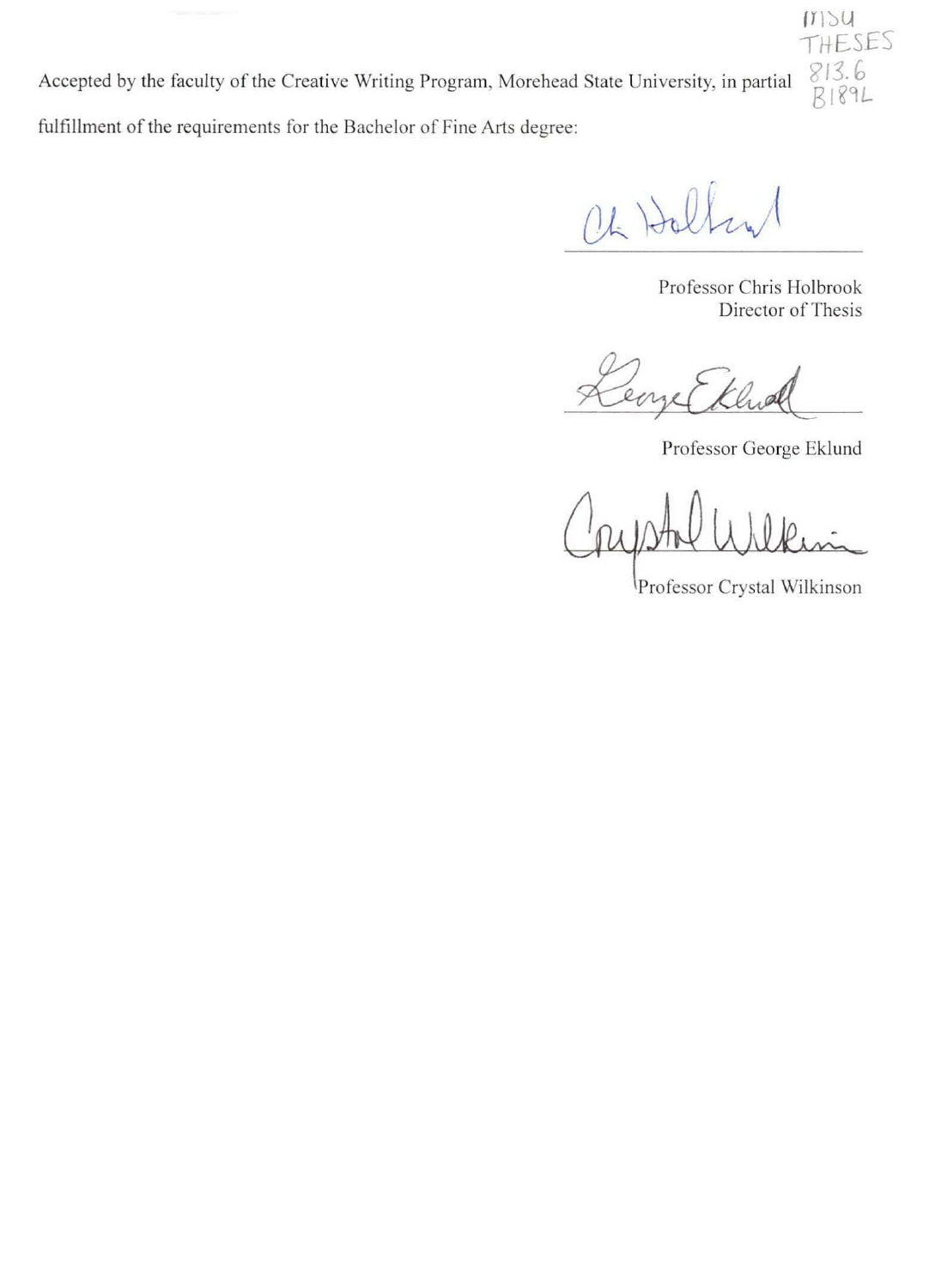### **Introduction**

Over my years as a writer I have gathered a variety of influences depending on which style I am writing in at the moment. From a prose perspective, one of my major literary influences, especially for this thesis, is Chris Holbrook. After reading both of Holbrook's books of short stories, I caught the concrete way he describes things and how it remains grounded in reality. I took this sort of approach, as well as general subject matter, when I set out to write Life Don't Change. That same style has also been the inspiration for other stories I have written.

Another literary influence was Alex Taylor, author of Name of the Nearest River. This influence primarily comes out in Across the River, as it originated as a pastiche where I tried to imitate Alex Taylor's writing style. The key stylistic aspects I pulled from Taylor was the gritty way his characters tend to be, as well as the interesting speech patterns they seem to have.

I do pull some literary influence from more historic literary figures, such as Robert Browning. While Browning was a poet and not a prose writer, I tend to find the influences leaking from one style to the other. For instance, Browning was part of the inspiration that came to be Old Friends. It was that idea of a person telling a story and leaving certain things out as well as imposing their opinions and thoughts on the person they are telling the story to that started me thinking about how I could write a story focused on this unreliable, violent narrator who perpetually lives in the past while rejecting the changes that come with time.

For the most part, stylistic and thematic influences of mine tend to be limited on a story by story basis. Usually, after I read a story or a poem by a certain writer, that influence leaks into my works, sometimes bridging style gaps, such as the time I wrote a poem titled Ivory Eyes after reading the story Heart of Darkness by Joseph Conrad.

Other literary influences of mine are George Eklund, Harlan Ellison, Lord Alfred Tennyson,

1

يتساعدن المحاجج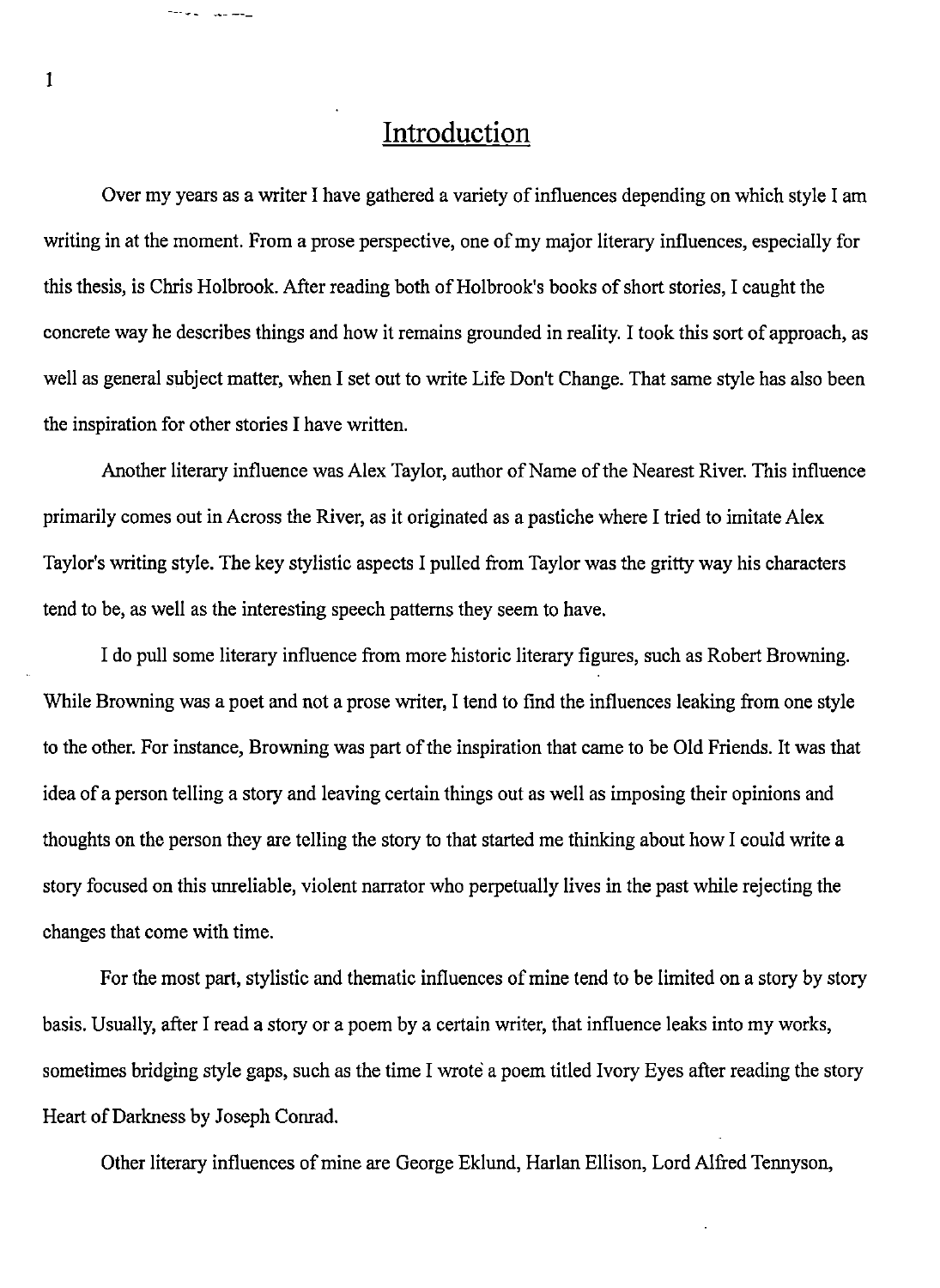Wilfred Owen, John Fox Jr., J.R.R. Tolkien and C.S. Lewis.

My writing process begins, as I am certain all do, with an idea. I usually find my best ideas come when I am not looking for them, like when I am in class or at work letting my mind wander. From there, I prefer to jot down notes or little scenes in a notebook before I begin typing, as it allows me to just write with the knowledge that I will change almost all of the wording as well as bits of plot when I transfer it over to the computer.

After I do that, I sit in front of the computer for a long while and just type everything out, referring to the notebook constantly while not being completely true to it's wording. The notebook becomes more of a guideline of events and a reminder of specific lines that I liked, not necessarily anything like the final story will be. I find it easier to dismiss the original version of an idea when I still have it. I feel some form of sentimentality towards the original as sort of the birth of it all and do not like the idea that I don't have access to it even though I rarely, if ever, look at it after the work is finished.

From there, I tend to let things sit for awhile. At first, I tend to have an overconfidence with my second draft that says that it's perfect and ready to go out, so I have to get over that before I can continue the process. As time goes on, the time that overconfidence lasts has gotten shorter and shorter to the point where, sometimes, I only have to wait a couple days before I am ready to go at a third draft. Between the second and third draft, if I have access to a group of writers, I allow them to look over the second draft and make marks, noting where I misspelled something, as I often do in second drafts, or any other notes they deem important.

When the third draft begins, I usually find myself hating the entirety of the piece, finding its every flaw as a beacon to my incompetence as a writer. So I go through once again and completely change whole scenes to fit to my idea of what it should be. Sometimes, during the time between the second and third draft, I will come up with a better idea for a scene and forget that I had written the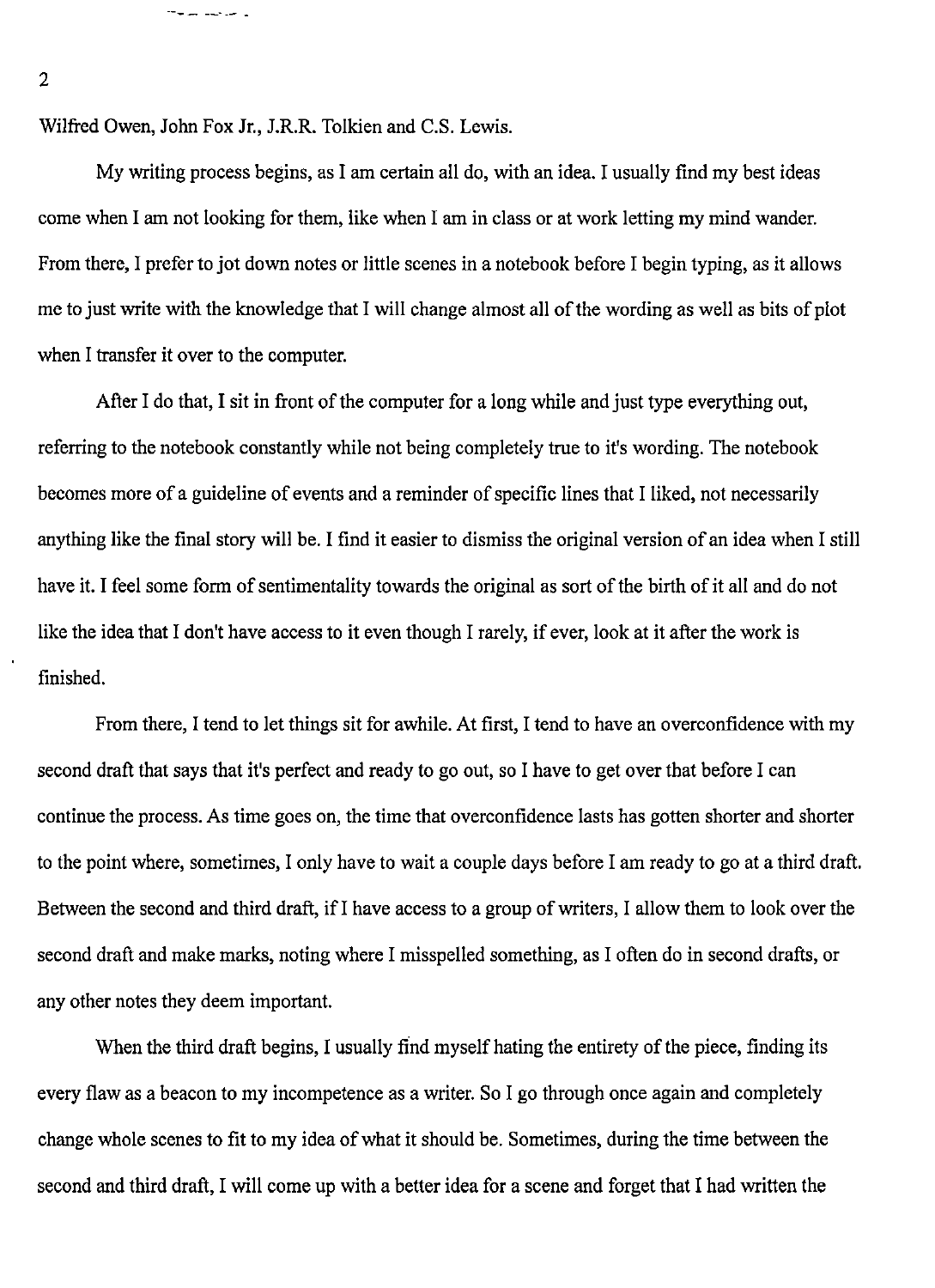original idea, so, when it comes time to write the third draft and I read that scene, I am utterly confused and immediately go about completely rewriting the scene so that it goes according to the better idea.

I find that my third draft is usually a mostly finished version of the story, most of the fourth draft is simply a matter of cleaning up typos, awkward sentences and strange transitions that came about from completely changing a scene.

In all of my writings, there always seems to be a few constant themes popping up. One of the most constant ones, and thematic concern most prevalent in this compilation, is the idea of change. Change is in almost every good work of literature, but it tends to be more of a device as opposed to a theme. If there is not change in a story, it does not move and, therefore, is boring. However, once I came to a full realization of this, all my work that followed became strongly focused on this idea that is ' more commonly a device, making it the center of the stories as opposed to just a means to portray a different theme. This is most prevalent in Life Don't Change and Old Friends. Life Don't Change being about a momentary change that then goes away, leaving life the same as it was before. The lack of change in Jim's life is the theme. In Old Friends it is the lack of change from the narrator and the substantial change in his friend, Brian, that becomes the story. It is also in Across the River as the focus in on the change in the character of John, at least the change in the perception of the character of John through the eyes of the narrator.

Another one of my thematic concerns that repeats itself in almost all of my work is the idea of violence and death. Physical aggression becomes a perfect means to express inward turmoil or the state of a characters mind. It is not just the act of aggression that must be focused on, but the reason behind the act of aggression. For instance, in Old Friends, the acts of aggression the narrator and his friend committed in high school were mostly meaningless, which speaks to their character in high school. To follow this, the act of aggression that the narrator commits to Brian at the end of the story has a specific reason behind it, which shows how he feels about the way Brian turned out and what he thinks of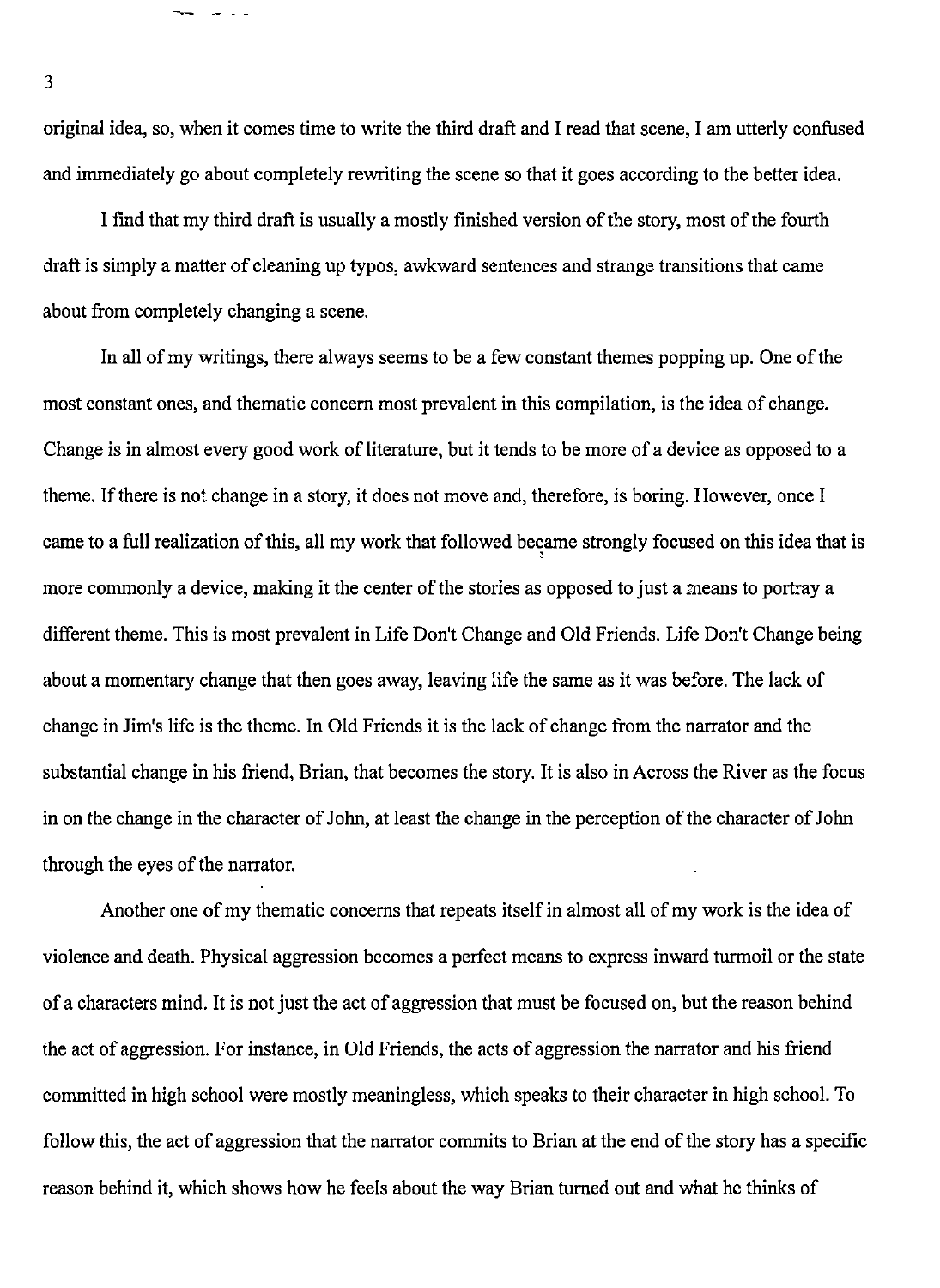people like that in something stronger than words. In the end, I think the best way to express my "violence obsession" boils down to the idea that actions speak louder than words. That it is easy to say something without an understanding of what actually enacting those words would truly entail, but the action itself and the response to the action speaks more to a character and his or her motivation.

Following along this same line, death is one of my most constant thematic concerns. It shows up in everything, sometimes in the most indirect ways, as in Life Don't Change. None of the characters die in the story, however, the character of Rene does specifically tell Jim about her father who died. The other two stories have a much more direct relationship with death, as it is a primary focus of both of them in one form or another.

Narrative strategy is sometimes a difficult thing for me to talk about, as I find it strange to look over my work and try to find connections between stories where the only real connection is that I wrote them. However, there are a few things I have noticed in my own work. For instance, my point of view mainly is third person limited, however, I do dip into first person on occasion. I find that I need a reason to dip into first person, as opposed to third person limited, which is simply my default. When I do do a first person narrator, they tend to be more reserved and more of a means to portray a story about one of their friends as opposed to the main character themselves. I have found through my reading and writing experience that there is something inherently arrogant, unlikable and boring about first person narrators that set out to tell their own story. While this is not true about every first person story I have read, I find it best to avoid that. I also tend to think of first person narrators as inherently unreliable, an idea I enjoyed playing around with in Old Friends. Therefore, in order to portray a story that I knew the audience could trust in as opposed to questioning the reliability of the storyteller, I tend to write in third person limited.

As for my characters, there is typically one gritty, hard, hardhearted man who has had a rough life. This gritty character is usually the focus of the piece, as I tend to find them the most interesting

4

ل الجواب عبد الجم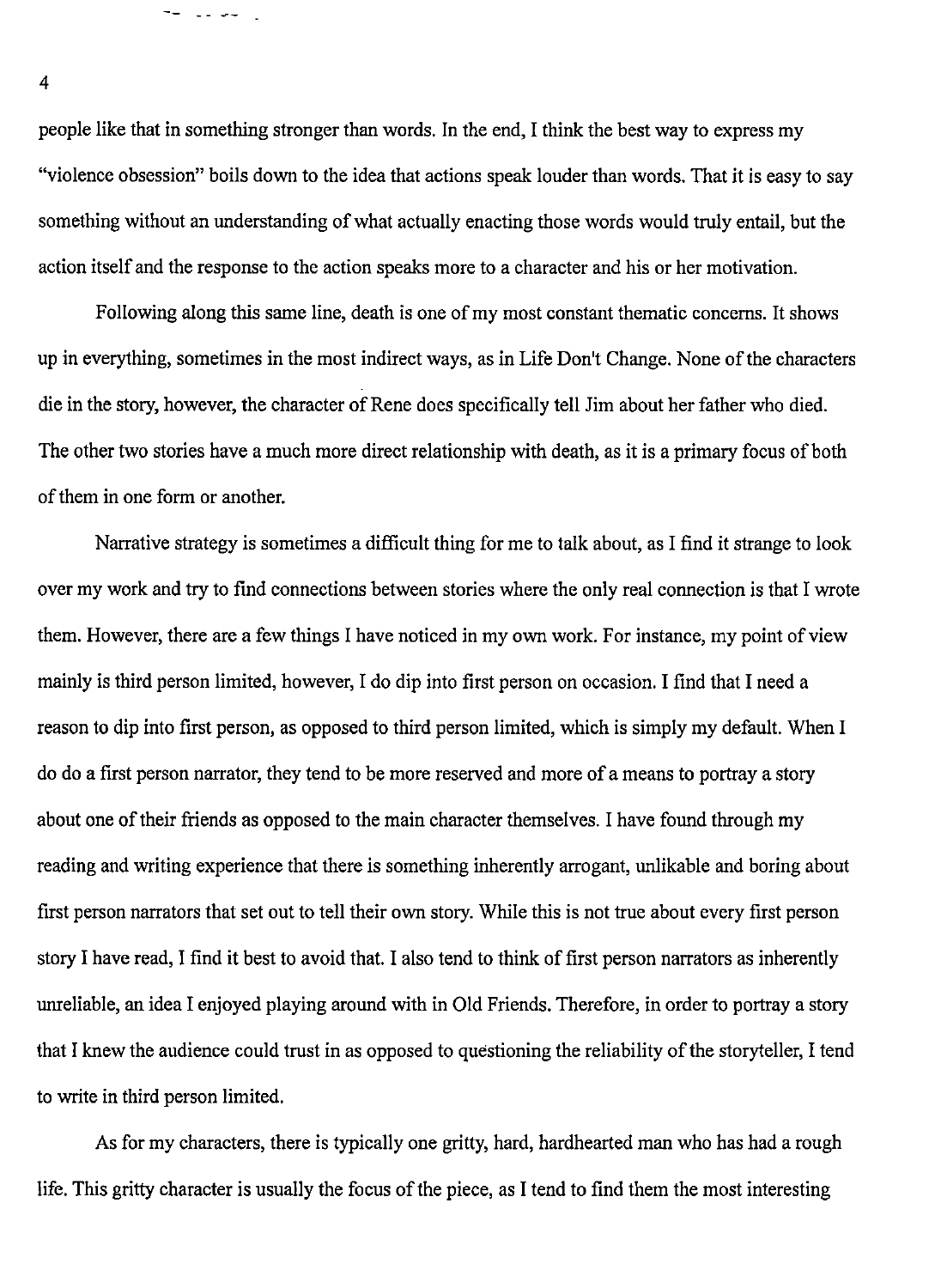people in the work. The way they interact with a world that tends to both admire and dislike that type of person seems to be something that intrigues me.

When it comes to structure, I find that my stories tend to slowly build up at a methodical pace. I tend to take the approach of the tension should be so great at the climax, either for the reader or for the characters themselves, that the only possible reaction is to explode. This is most prevalent in Old Friends, but it can be seen in the other two stories as well. I tend to go towards a slow opening in order to take the time to fully introduce the audience to the characters and to the world that they inhabit. When I begin a story, I tend to write an opening where the main character or characters are in a normal, or at least seemingly normal, situation that way the abnormality that occurs in the story becomes more strange.

5

فيسارد وراسا مداملة

 $\cdot$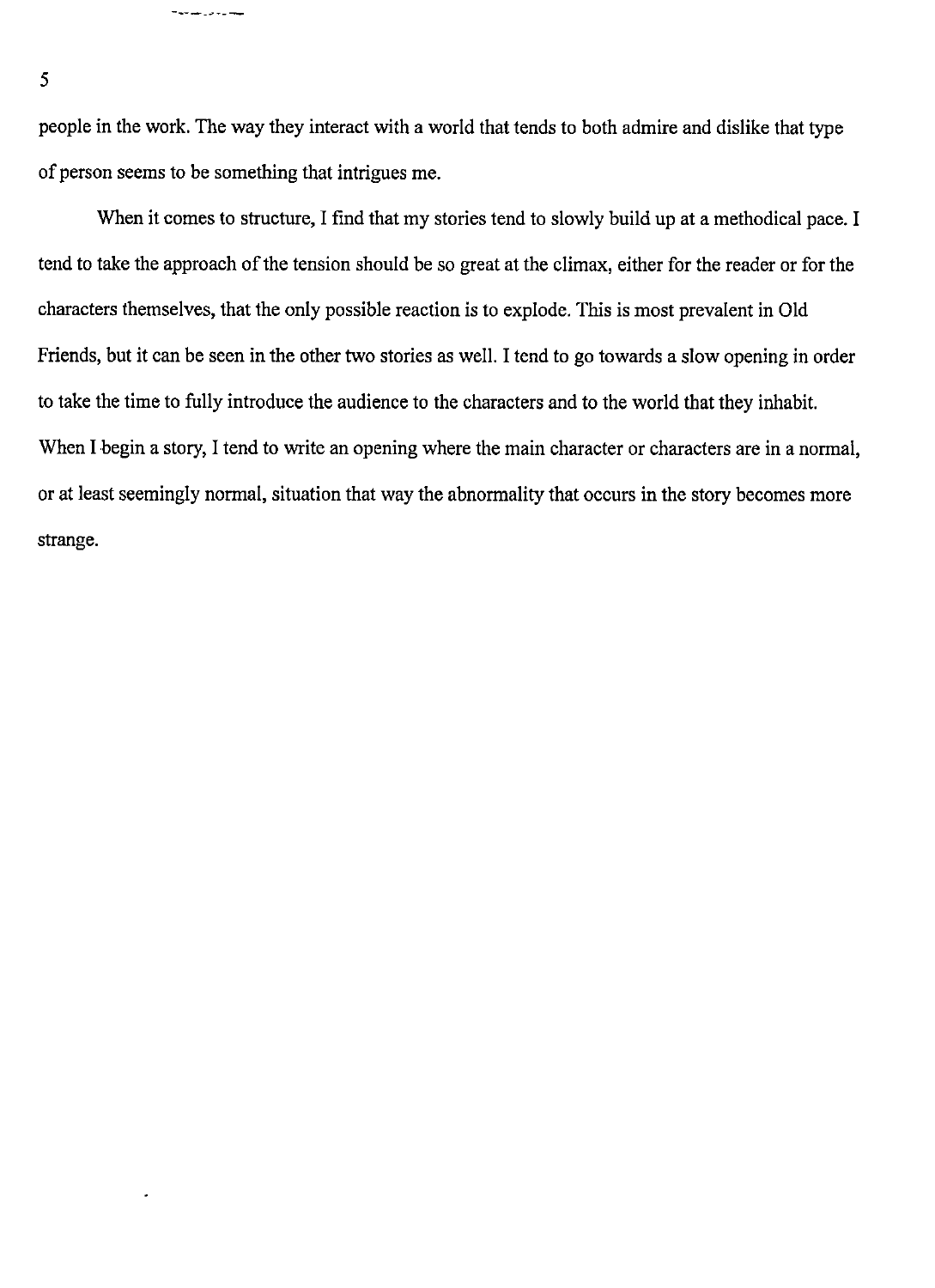## **Life Don't Change**

Jim scratched the back of his coal crusted hand. The grime broke and gathered beneath his fingernail. He had come to this bar every day after work, and had never seen her before today. Everything else had been the same. The drive to the mines. The time he clocked out. The smell of the bar as he walked in, smoke, sweat, coal and mud, all confined to one room.

Her presence was the only thing that broke the rhythm. She wore sand colored cowboy boots and had smoker's teeth. Her fingers were pressed against the bright green buttons of the pinball machine, pushing in rhythm with the sounds. Her hair was cut short and dyed blond, though her natural brown showed through at the roots.

He considered going across the bar and talking to her. He did not know what he would say, but he knew he could come up with something. A catchy line perhaps, like "You come here often?" or "What's a girl like you doing in a place like this?" It always worked in the movies.

Instead, Jim just sat at the bar and stared, occasionally lifting his mug to his lips. He thought of something his pappy said to him when he was growing up. "You listen up good Jimmy," he would always begin. "Life don't change. It may seem like it every now and then, but the day ends in the same way every time. Starts the same too. You just remember that." He would say it once a month at least. Jim had always wondered why, he guessed it was as much for his pappy as it was for him. There was only so much hope a man who grew up in the mines could have. Jim supposed he inherited that from him too.

Jim sighed and rose from his stool. He worked his way across the crowded bar to the bathrooms. They smelled of chewing tobacco and piss. Orange grime clung to the white tile walls. Jim never could figure out what the grime was, but he was certain, no matter what it happened to be, he didn't really want to know. He walked up to the sink and let the water run for a moment. It never rose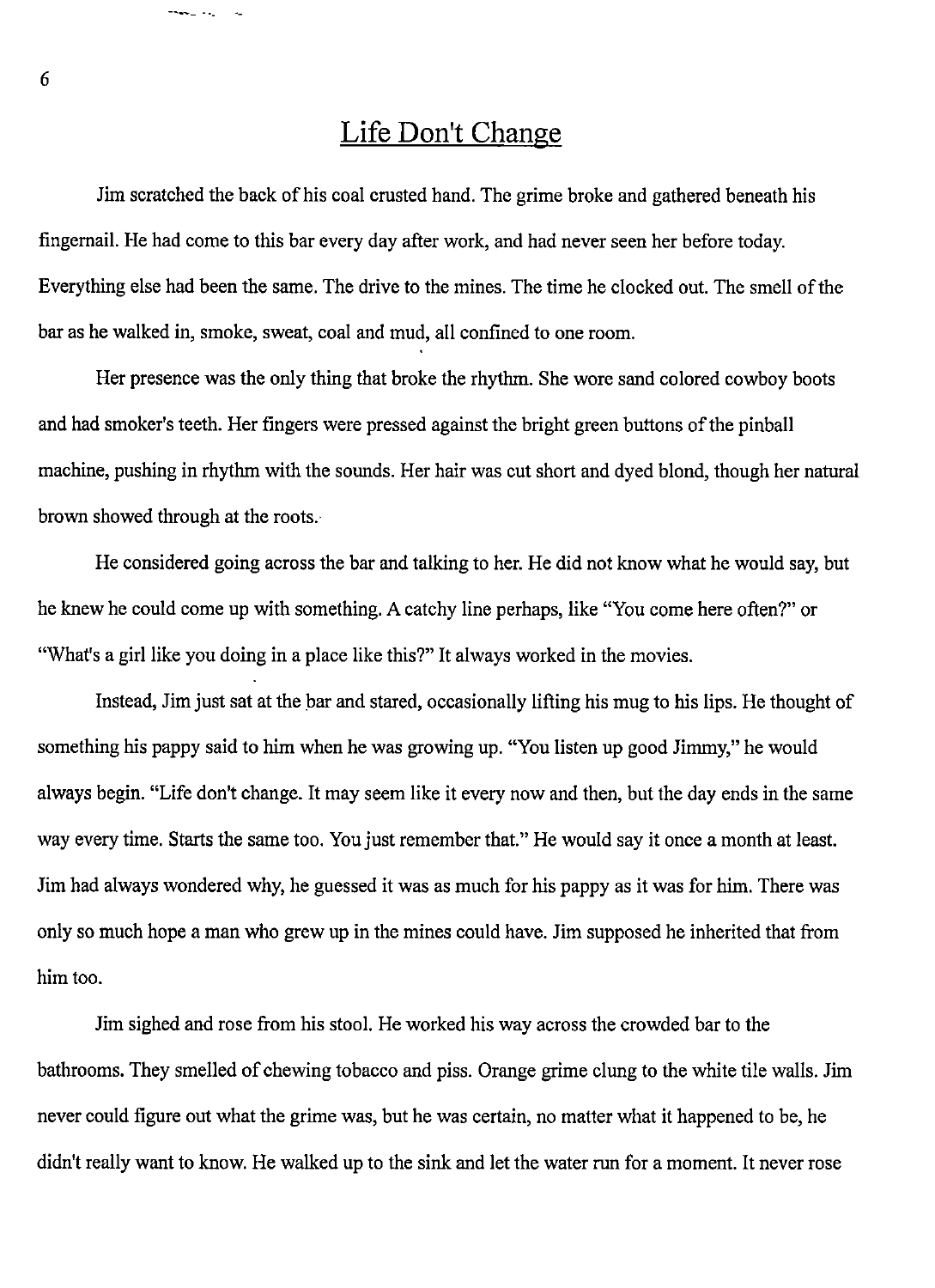above or fell below lukewarm. He rubbed his palms together beneath it and watched it turn black as it ran off down the drain.

Jim stared into the grimy, cracked mirror. There were black blotches in his red hair from the coal. Stains coated the oversized white t-shirt he was wearing. Jim had picked it up by mistake one day when he was visiting his uncle and never bothered to return it. A free shirt was a free shirt after all.

Jim shut off the water. He rubbed the rough papers towels over his hands. Then returned to the bar.

She had left the pinball machine. The remainder of Jim's beer rested an inch from her elbow. Jim stared at her from the doorway to the men's room. Now was his chance. It wasn't as ifhe had a real choice. He slid back onto his stool, his thin forearms pressed against the bar. She stared straight ahead as if sleeping with her eyes open. Jim followed her gaze to the mirror that lined the wall. There was a table behind them with three men Jim recognized from the mines. They were talking amongst themselves and taking turns doing shots of whiskey. Jim heard one of them say something about the other's mother and the whole table roared with laughter.

"They're scum." she said.

للمحتوى الرواضح

Jim turned to her. She was no longer staring at the mirror. Jim cleared his throat and turned his eyes to the floor.

"What's your name?" she said.

Jim liked the sound of her voice. It was smooth, nothing like the voices he usually listened to all day.

He hesitated a moment longer before he could force a response. "Jim," he said. He returned his eyes to her. A smile pulled at the corner of her lips.

"Jim? Rene." She stretched out her hand. Jim forced his palm against hers, struggling against himself the entire way. She had a strong grip. "You work in the mines?"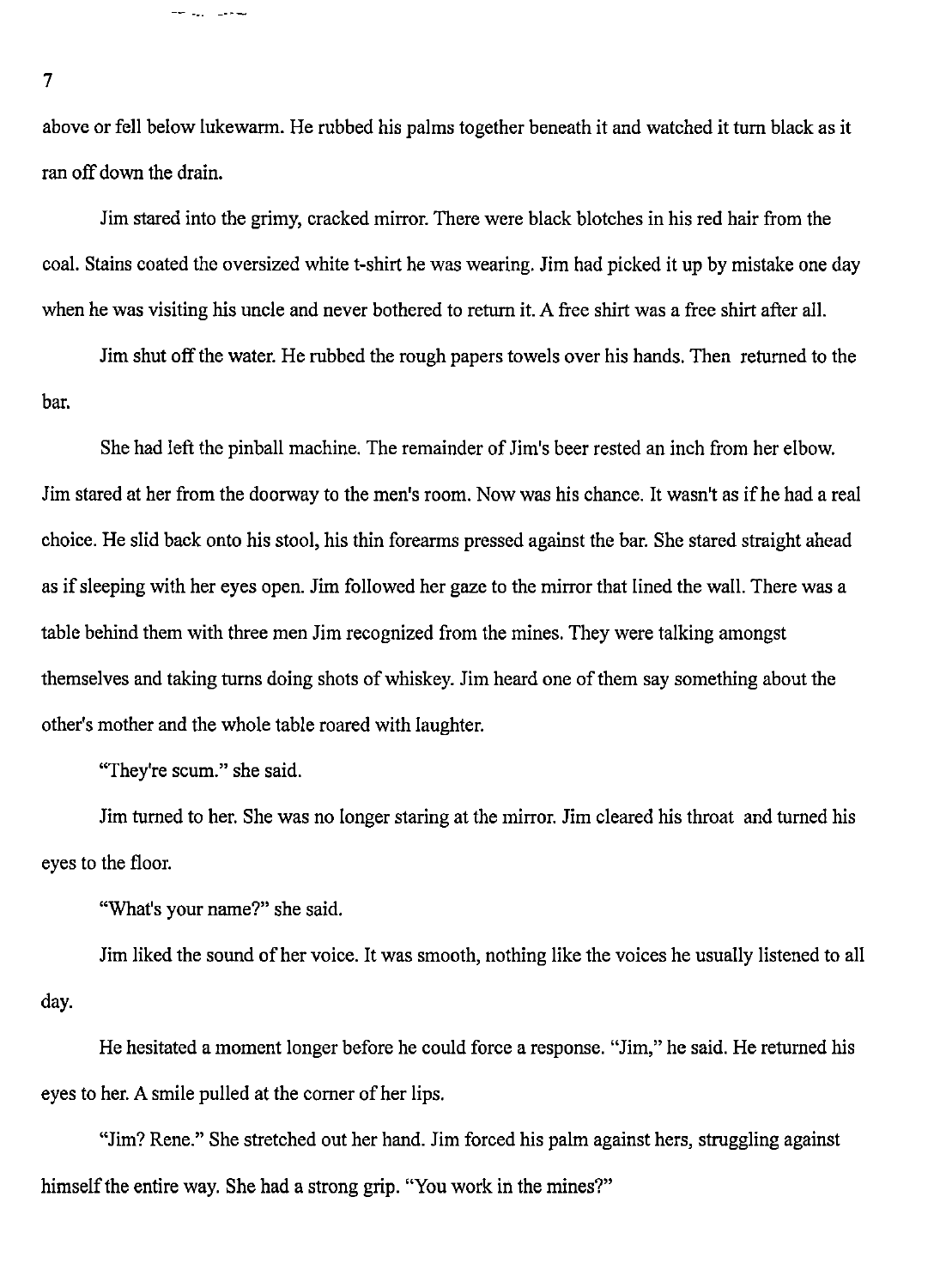Jim nodded. His voice had become caught somewhere in his stomach. He could feel it vibrating.

"Seems like everyone in this town works in the mines." she said. Her fingernails tapped against the bar in a tune Jim did not recognize.

It was true. At least, everyone Jim knew. All his neighbors either worked in the mines or were unemployed. His brothers worked in the mines. His father and uncles had as well, until they died. Even the barkeeper use to work in the mines, it was how he paid his way through school.

"You like it in the mines?" Rene asked.

ست سے اللہ و

"Well... um... It's alright I guess. Pays bills and all."

Rene smiled. It was the kind of smile Jim could not help but return, though he didn't really fight against it.

"My daddy worked in the mines." Rene said. "I hate them."

Jim's smile dropped. He had seen protestors outside a mine once on the news. Now that he thought about it, she looked like a woman they had interviewed. He tried to remember what name, but it was so long ago he couldn't even remember what they were protesting.

"My daddy lost his arm in an accident." Rene said. "Company fired him right on the spot. Refused to pay his medical bills. The accident wasn't even his fault."

"I'm sorry..."

"You a company manager?" Rene asked.

Jim glanced over to her and shook his head.

"Then you have nothing to apologize for."

Jim paused. "And if I was?"

Rene smiled and leaned in closer. "Then I'd say your apology don't mean shit and you can shove it so far up your ass that they'd have to mine it out of you like coal from a mountain."

She paused for a long moment. Jim could feel her breath on his face and neck. He shifted on his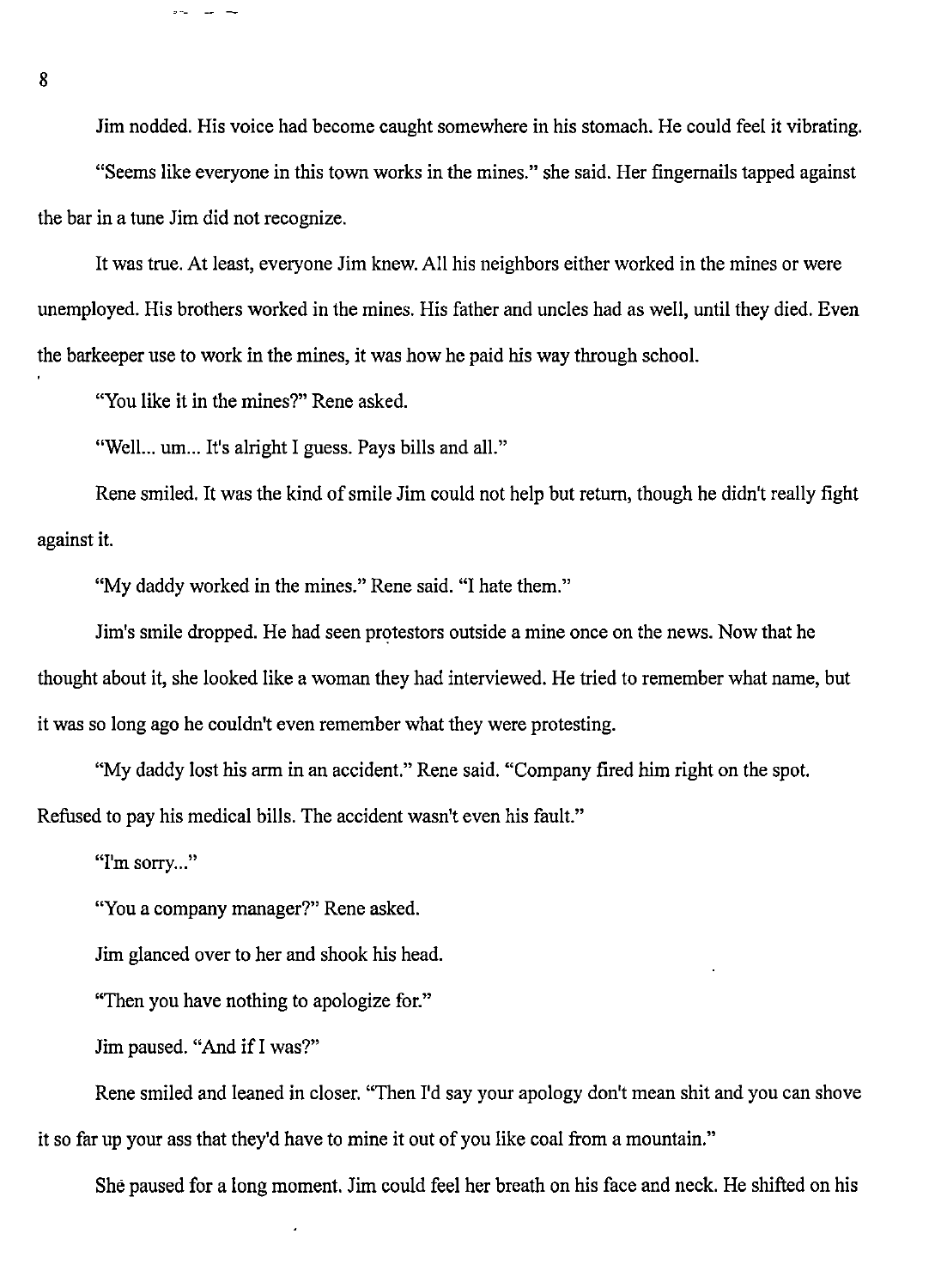stool as her stare bore into him for a long moment. Then she sighed and leaned back onto her stool.

"But you're not," she said. "You're just a man trying to get by, like my daddy was."

Rene grabbed Jim's beer. She pressed it to her lips and tipped the bottom towards the ceiling. Jim watched as every last drop of it swam down her throat. When she was finished, she slammed the mug back down onto the bar and turned her head back towards Jim. "Let's go somewhere."

Jim stared at his empty mug. "Huh?"

يتعادلون والمعا

Her hand touched his shoulder as she placed her mouth beside his head. He could feel the breath between her lips slide into his ear as she spoke. "Let's go somewhere."

Jim swallowed hard. She smiled at him. Jim tried to pry his voice out from his throat. "Like where?"

Rene's face retreated a bit. "Who cares?" She sneered at him. "Anywhere that isn't here!"

Jim tried to figure out whether or not he liked the way she made him feel. He had not had much time to meet new people, especially women. The women he did meet were always old, ugly, married or all of the above. He nodded uncertainly. The stool creaked as Rene rose to her feet. Jim watched her work her way towards the door. The people she passed barely even registered her movement. She was like a ghost just passing through the moment. A ghost Jim was not about to let get away. His exit was much clumsier.

Rene stood in the parking lot, arms behind her back, hand on her wrist. Jim shoved his fists into his pockets and meandered from the doorway.

"Which car is yours?" She asked.

Jim extracted a hand from his pocket and pointed at his '89 Camry. The bumper hung low and a crack slid horizontally across the front windshield. The driver side door did not match the rest of the car. It had been replaced after a coal truck ripped it off a few years back.

"Well that's no good." Rene said. "We'll take my truck."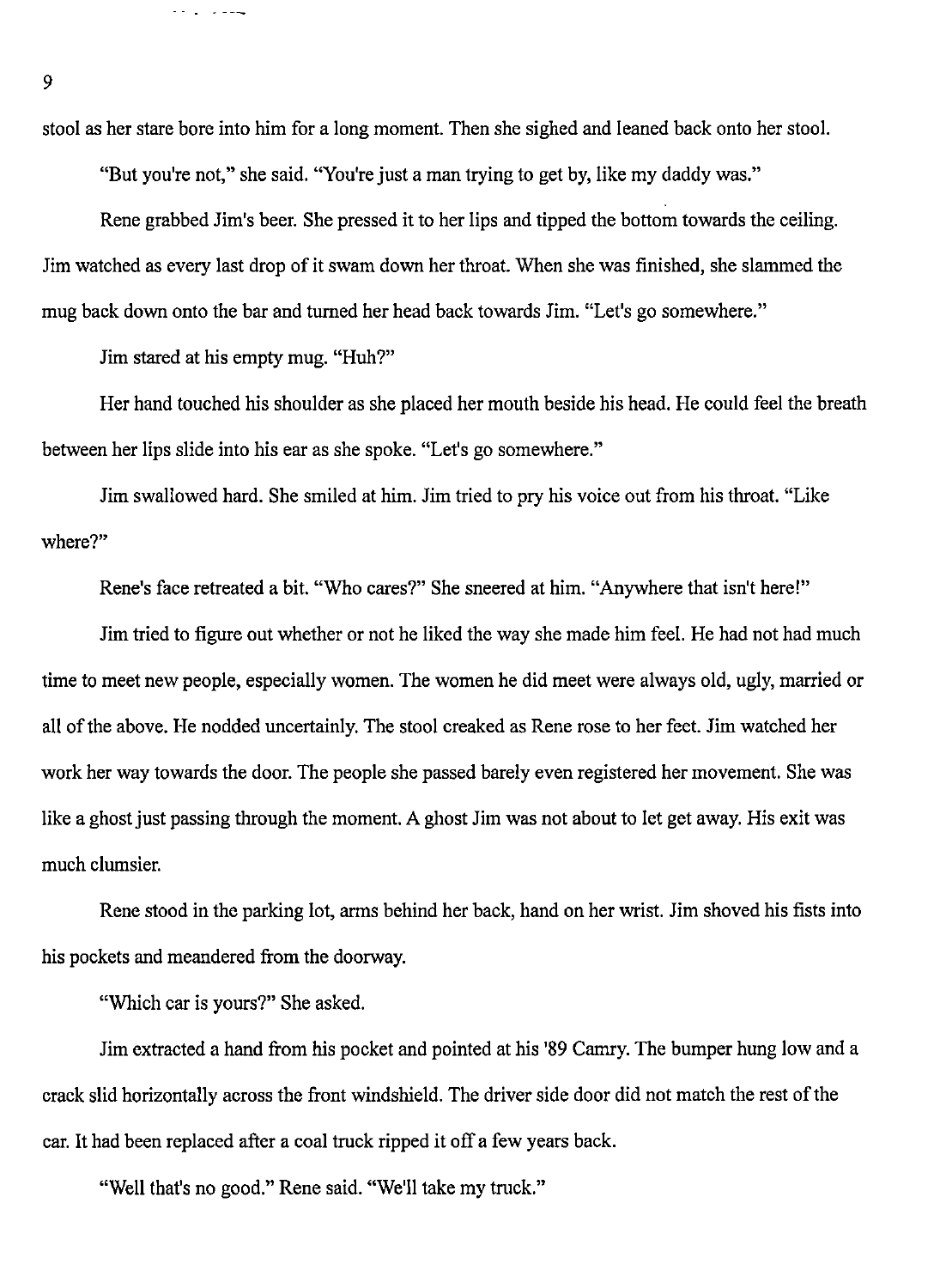Jim followed her to a large black pick up truck. Mud covered the tires and slowly faded from the bottom to the spotless roof. The inside smelled like pine, thanks to the five air fresheners hanging from the rear view mirror. Jim yanked the door shut as Rene cranked the engine. She rolled the windows down, letting the night air in. Jim pulled his pack of cigarettes from his pocket.

"Want a smoke?" Jim asked. He offered her the open pack.

"I don't smoke cigarettes." Rene grunted. She slowly backed out of the parking space.

Jim slowly began to place the pack back into his pocket.

"You can if you want," Rene said. "Just keep it out the window."

Jim nodded and lit up a cigarette. Rene pulled out onto the road and pressed the pedal down to the floor.

"How long have you smoked?" Rene asked.

Jim thought for a moment. He took a quick puff from the cigarette, then blew the smoke out of the window from the corner of his mouth.

"Since I was twelve." Jim said.

سابان الربيدي

"That's a long time."

Jim nodded. He flicked the ash into the wind.

"You ever think about quitting?"

He hadn't. Everyone he knew smoked. It did not really seem like a choice to him. It was just something you did, like breathing.

He stared out the window at the trees flying by. He recognized the area. He passed it every day on his way to work. He finished his cigarette and tossed it out the window. The wind flung it back across the pavement.

"Where are we going?" he asked.

She did not reply. A smiled crept onto her face that told him she had something planned, but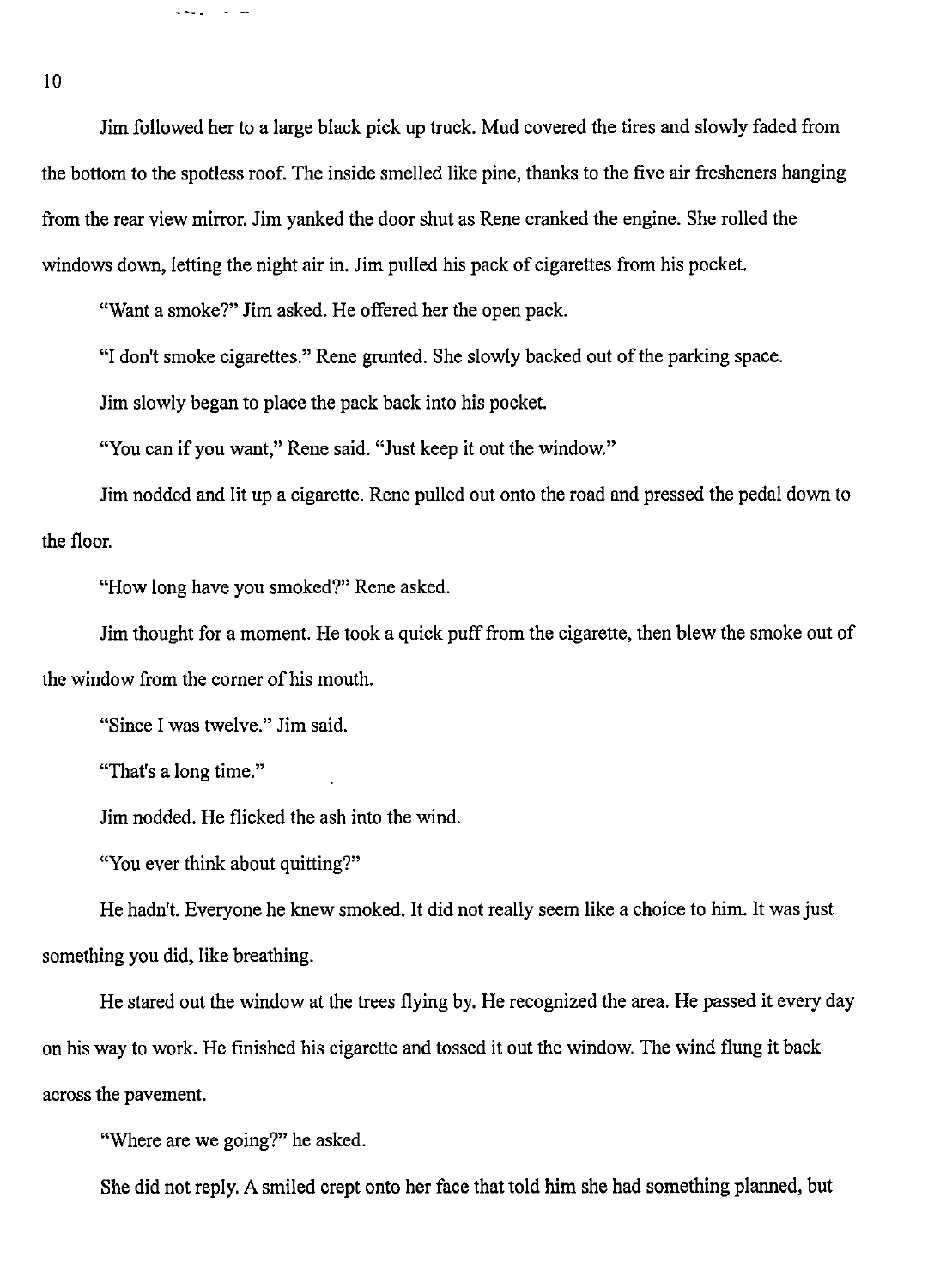whatever it was was a secret. Jim sighed to himself, then lit up another cigarette.

They pulled into the parking lot of the mines. The mountain stretched up behind the chain link fence and the security booth. Jim stared at the locked gate he passed through every morning. It seemed more foreign to him at night. Like this was not actually the place he worked at, but somewhere entirely different. "What are we doing?"

Rene grabbed a hammer ciut of the bed of the truck and walked towards the gate. Jim followed behind at a distance. The company had fired the night watchman two weeks back after they caught him selling alcohol to minors. They were still going through the process of hiring someone to fill in. It was hard to find someone in the area with any experience, especially ones willing to work for minimum wage.

Jim watched as she swung the hammer down on the padlock holding the gate shut. It broke off and fell onto the gravel below. She kicked it aside and yanked the gate open. Jim tried to say that they should leave before someone showed up, but once again found his voice caught up somewhere between his stomach and his mouth.

She hefted a rock the size of his head from the ground. The glass window shattered and the rock slammed against the wooden desk inside. Jim turned away as Rene climbed in through the broken window. She yanked open drawer after drawer, tossing the contents of each out onto the ground. The papers were not irreplaceable. In fact, they were not even that important. However, in that moment, she did not care. She could not disassemble a company in one night, but she could at least make it a little harder on them from time to time.

When she had finished, she crawled back out through the window.

Jim looked up at her as she passed him on the way to the truck again. There was a smile cut across her face. Jim glanced back at the booth. The rock still laid on the desk. Papers, pencils and folders were scattered on the ground around it, most stuck in the mud. As he climbed into the passenger

11

— 1000-l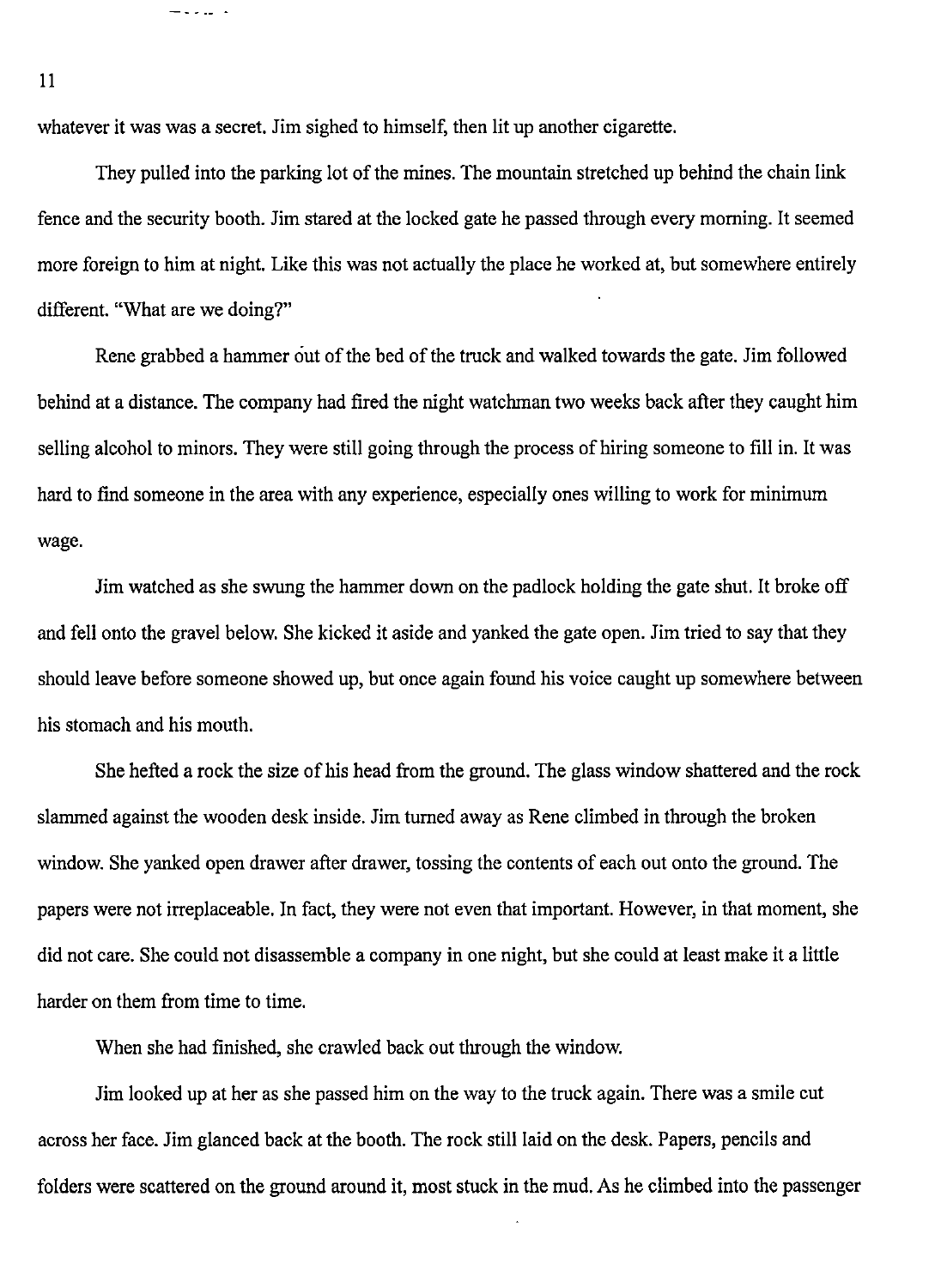seat, he wondered why she had brought him along.

 $-1$ 

He buried his face in the crook of his elbow as she pulled back onto the road. Rene laughed at him. "There ain't anybody around."

Jim lifted his head and stared out the window at the trees speeding by. Rene just continued to smile, fingers wrapped around the steering wheel.

She pulled off the road into a clearing. She reached across his lap and retrieved a wrinkled paper bag from the glove compartment. Jim shifted as she opened the door and climbed out. He watched her hop into the truck bed from inside the cab. She stared at him, and he stared back.

"You coming?"

He laid beside her staring up at the stars. The bag sat between them, the paper touching Jim's forearm.

"I use to come out here every week and just stare up at the stars." she said, "It was almost like they were enough to make everything wrong right, you know?"

She turned her head to look at Jim. He stared back for a moment, then looked back up at the sky.

"I named each of them," she continued. "There was Molly and David and Ricky and that one there was Patrick, named after my brother."

"You have a brother?"

Rene smiled her beautiful, crooked, yellow smile and sat up. Jim watched as she pulled a sandwich bag of pot and a small stack of rolling paper from the paper bag. She slowly rolled a joint, her fingers moving precisely. Jim pulled himself up.

"You got a light?" She asked.

Jim waved the flame of his lighter beneath the tip of the joint. She passed it to him and he took a long drag before passing it back.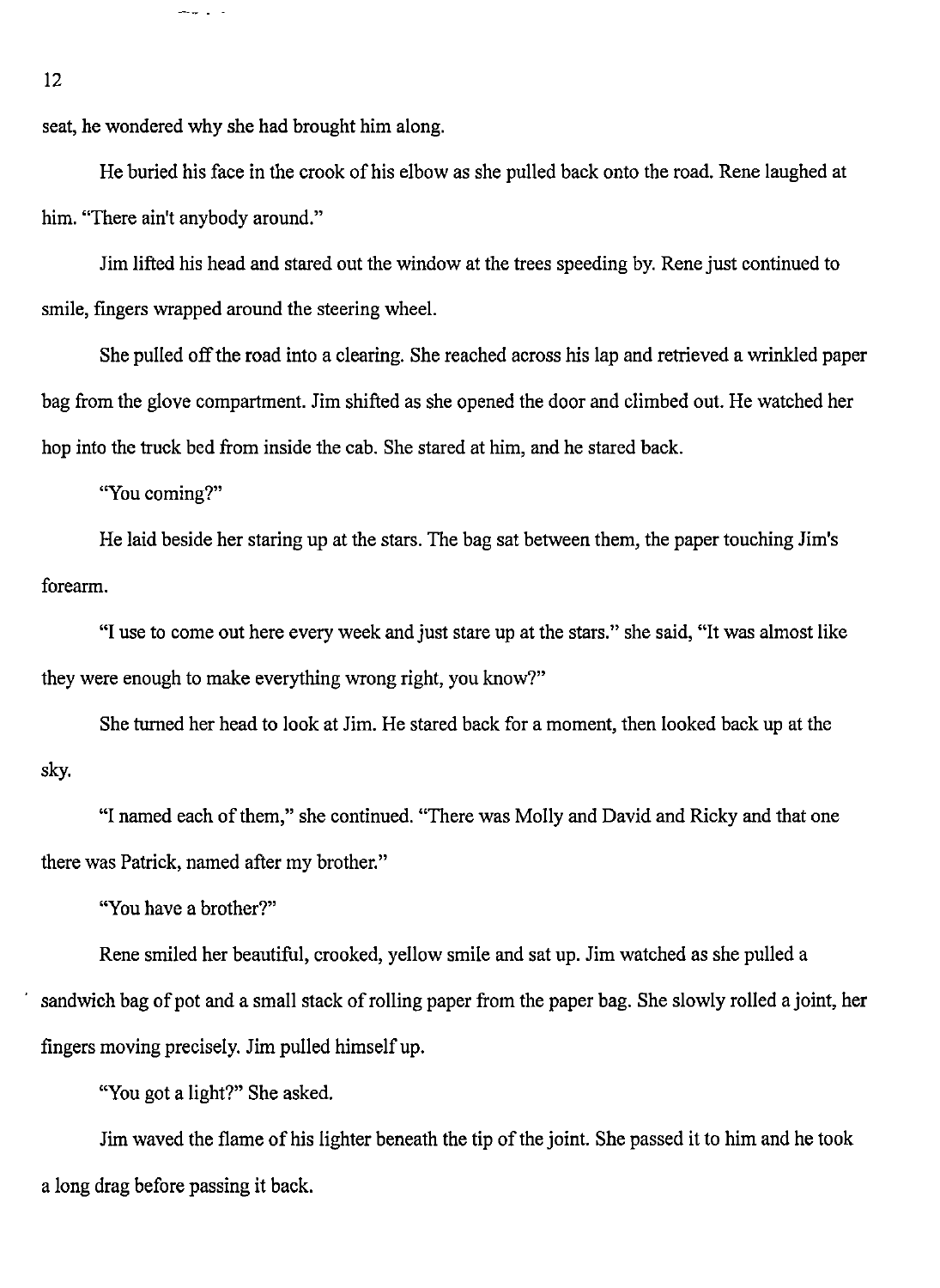13

"You got a girl?" Rene asked.

Jim shook his head. "You?"

"I'm straight!" Rene laughed. "but no, I don't have a guy."

Jim nodded. He searched his mind for something to say. Something to keep the silence out for just a little while longer. "How long have you lived here?"

"I don't live here anymore," Rene replied. "I left when I turned eighteen."

"Where'd you go?"

"Lots of places. Made it all the way to California once, piece of shit State that is, I'll tell you that much."

"Why'd you come back then?"

Rene paused for a moment. Her eyes fell to the metal truck bed. For what seemed like an hour, she did not move. Then, when she did, it was only her lips.

"I don't remember what my brother looks like anymore, or the names and faces of anybody I have met in the last couple years. They're all blurs, like I'm speeding by while they're standing still... All I really want is a moment where something truly spectacular happens and I can absolutely recall who I was with when it did... Just something that would change me so utterly, that I could not help but remember and think about it until the day I died."

She looked up at Jim. There was suddenly an innocence in her eyes that had not been there before. A sense of honesty, that tugged him in until his lips were on hers, and everything that followed became engrained into his mind.

They laid beside each other, the cold metal of the truck bed pressed against their skin. Her head was on his arm. The joint hung from her lips as she took a final drag before tossing it out onto the grass. Clouds had rolled in, confining the stars to a shrinking circle.

"Ain't that something?" Rene sighed.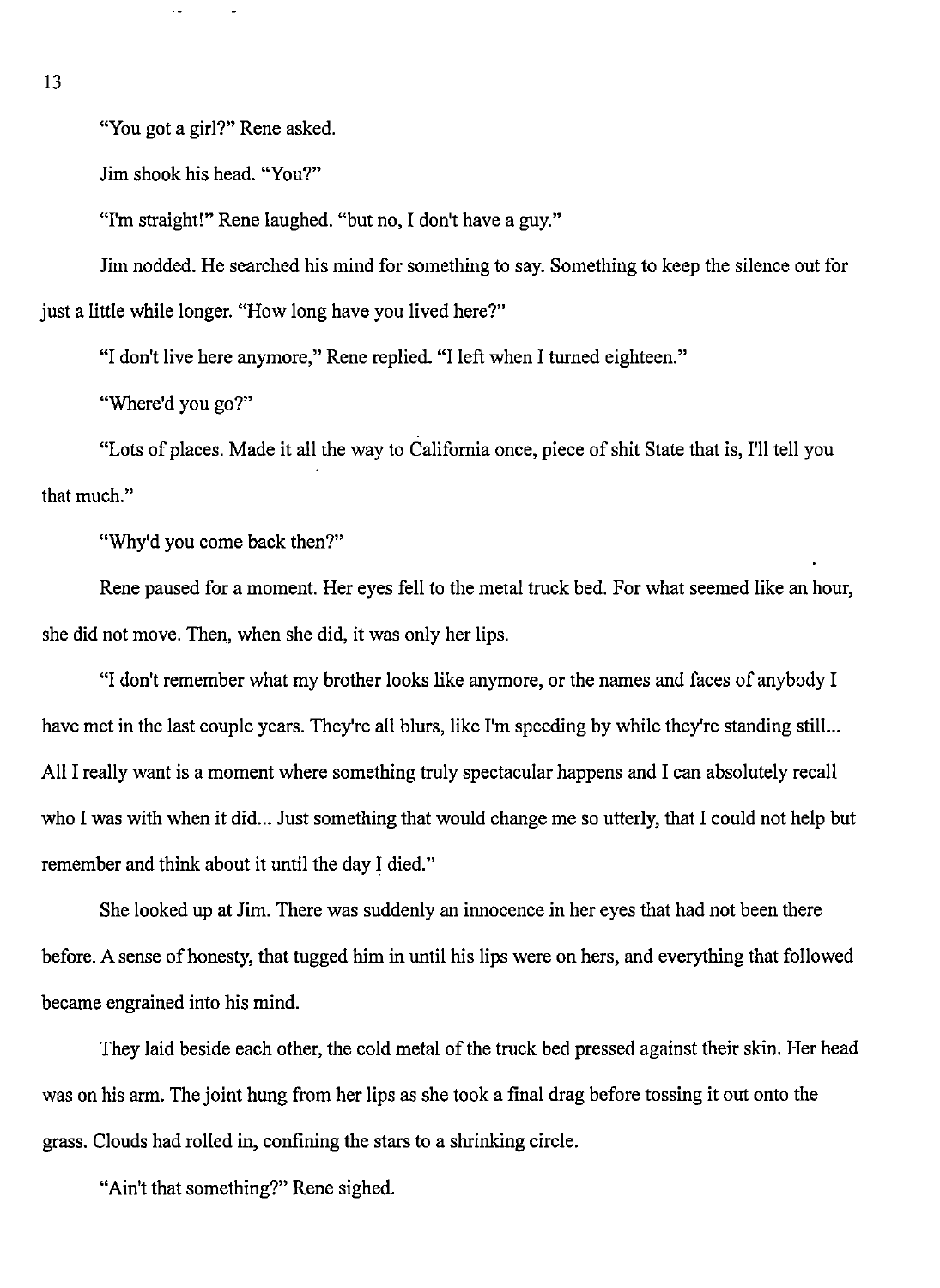Jim shifted against the metal. "You know... My pappy used to always tell me stories as a little kid, but they weren't your typical stories."

**"How** so?"

سامون الوارا

"Well, va see... they would always end the same way that they began. This great, big thing would happen to the hero, and then ... nothing. His life would just keep on going same as ever."

"Your pappy doesn't sound like much of storyteller."

Rene laughed at her own joke. A smile lightly tugged at the edge of Jim's lips.

"I suppose he wasn't." Jim said. He paused for a moment. The stars danced in a way without

ever moving. "You know, there was something he use to say to me every single month..."

"What's that?"

"He'd say 'Life don't change. It may seem like it every now and then, but the day ends in the same way every time. Starts the same to. You just remember that.' I guess that's what his stories were about, now that I think about it. The way things go."

"Never mind what I said before."

"Huh?" Jim looked over at Rene.

"Your pappy was a hell of a storyteller."

"You ain't ever heard his stories."

"Don't need to." Rene smiled. "At the end of a story all your left with is a message. I'd like to meet your pappy sometime."

back." Jim turned back to the stars. He felt a chill run through him. "You can't. He died a few years

"How'd he go?"

"Lung cancer."

"Smoking caught up with him, huh?"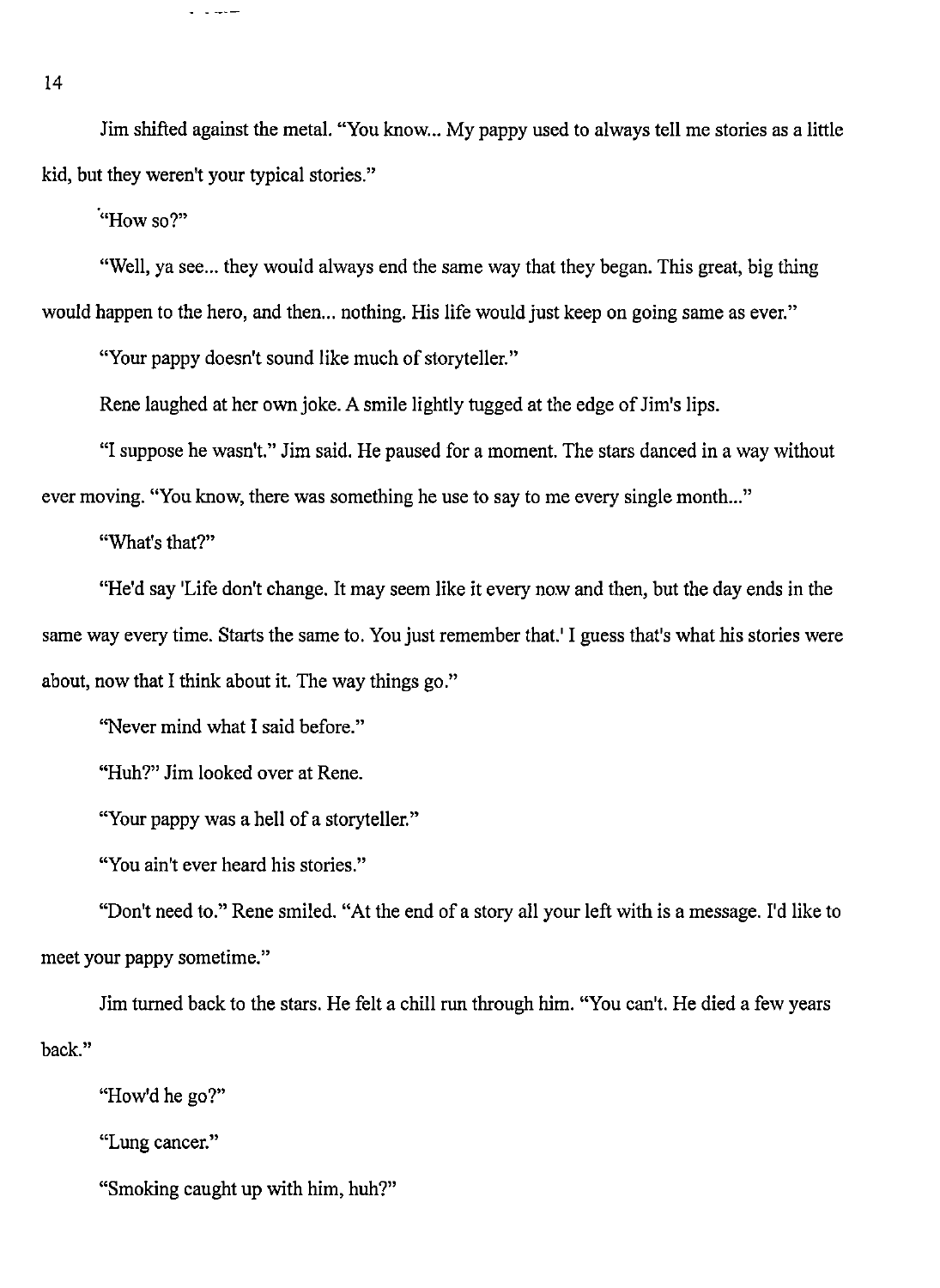"Suppose so."

"Life doesn't change... it just goes away."

Jim flexed his fingers, the memory of his pappy weighing down his thoughts.

She dropped him off at his car at five in the morning. He drove home slowly, his mind fleeting back to the time spent in her truck bed. He had almost forgotten about what she did at the mine entrance.

The next morning there was some men putting a sheet of plexiglass in the security booth and a combination lock hung on the gate. Other than that, the day went on the same as ever. Most of the files that had been lost or damaged were just copies and easily replaced.

The co-workers Jim had seen at the bar the night before asked him about the girl he left with. He told them nothing and they mocked him for it. He ignored them and continued on with his work.

Rene was not at the bar that night, or for the week that followed. Jim sat in his normal spot, eyes always fixed on the pinball machine where he first saw her.

Two weeks later, he saw her again, standing at the pinball machine. He rushed over to ask her if she wanted to go someplace. She asked him who he was.

That night, someone cut through the chain link fence at the mines. There was no real damage done, just a few new scratches on the plexiglass.

Jim spent the rest of his life sitting on the bench in the bar, drinking beer and scratching the the back of his coal crusted hand.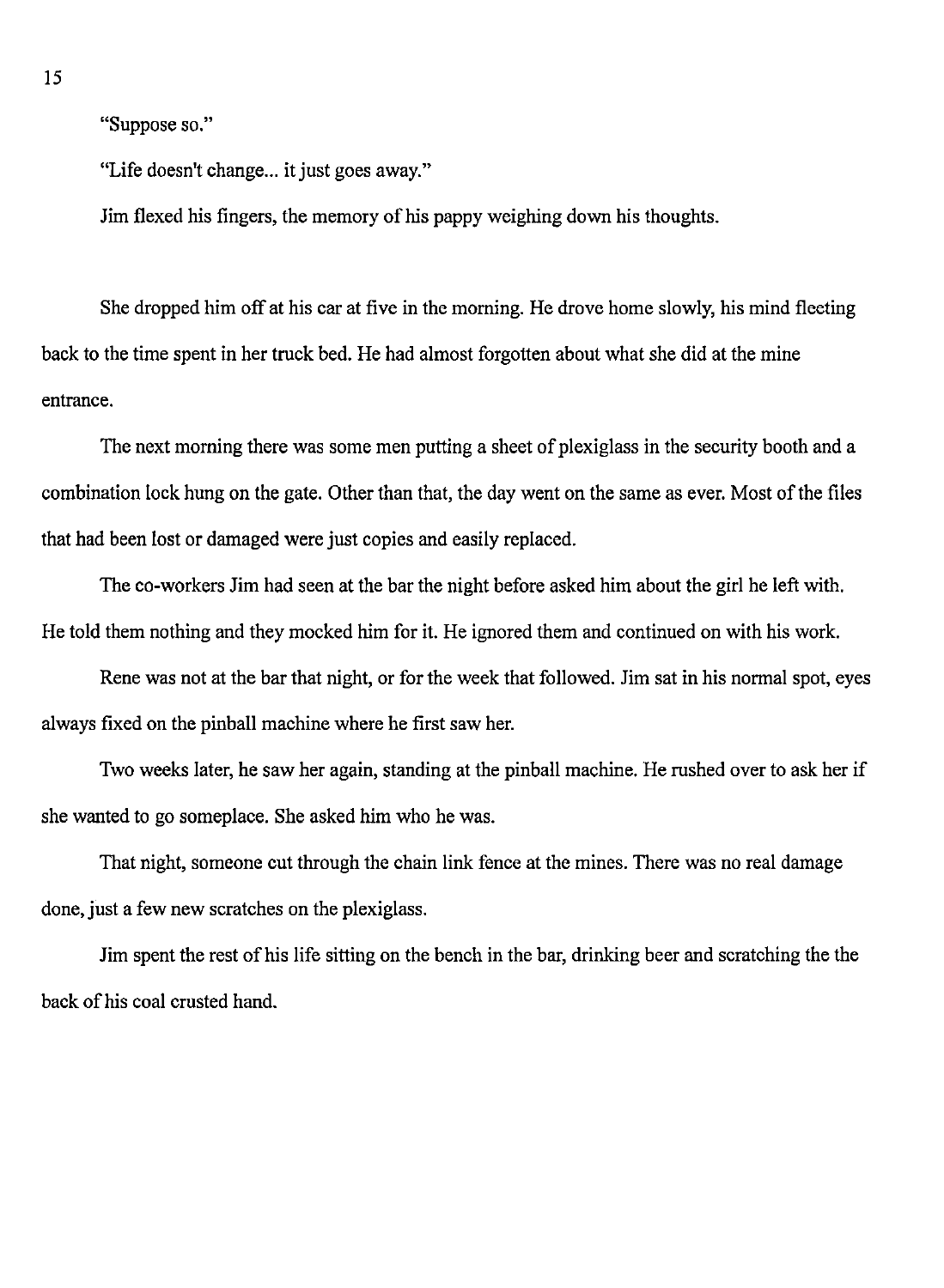#### **Across the River**

John rose out of the brown water of the Ohio like a monster out of an old, black and white horror movie. I sat cross legged on the muddy shore, barely in the shade of the trees that lined the river. I flexed my toes against the fall breeze that swept in from the water, but it didn't help.

"There's a car down there." John said, tilting his head towards the water.

"There's a Jot of cars down there."

I pulled my cigarettes from my hoodie pocket, which Jay beside me in the mud. The package crinkled in my hand as I pulled out the cigarette with my teeth. John gestured to me to toss him the pack. He caught it with an outstretched hand. He carefully pulled out the cigarette, making sure to keep the tobacco away from the drops of water that fell from his skin. Then, he threw the pack back to me. I tucked it back into the pocket before retrieving my lighter. I ran the flame beneath the tip of the cigarette before tossing the lighter to John.

"This one's got a body in it." John lit his cigarette as punctuation. He climbed out of the water and tossed my lighter back to me.

#### **"What?"**

John stood toe-deep in the mud and smoked his cigarette to the filter, then tossed it into the tide. He rung the mud brown water out of his black hair, then slowly walked up the shore to his truck. I watched him fumble around in the bed for a moment before returning to the river with a Jong stretch of rope. I buried my burnt out butt in the mud, just out of reach of the water as John waded back in.

He disappeared beneath the surface. I sat in silence, watching the ripples make their way across the river. When he resurfaced, only one end of the rope was still in his hand, the rest tied up somewhere beneath the water.

"What are you doing?" I asked.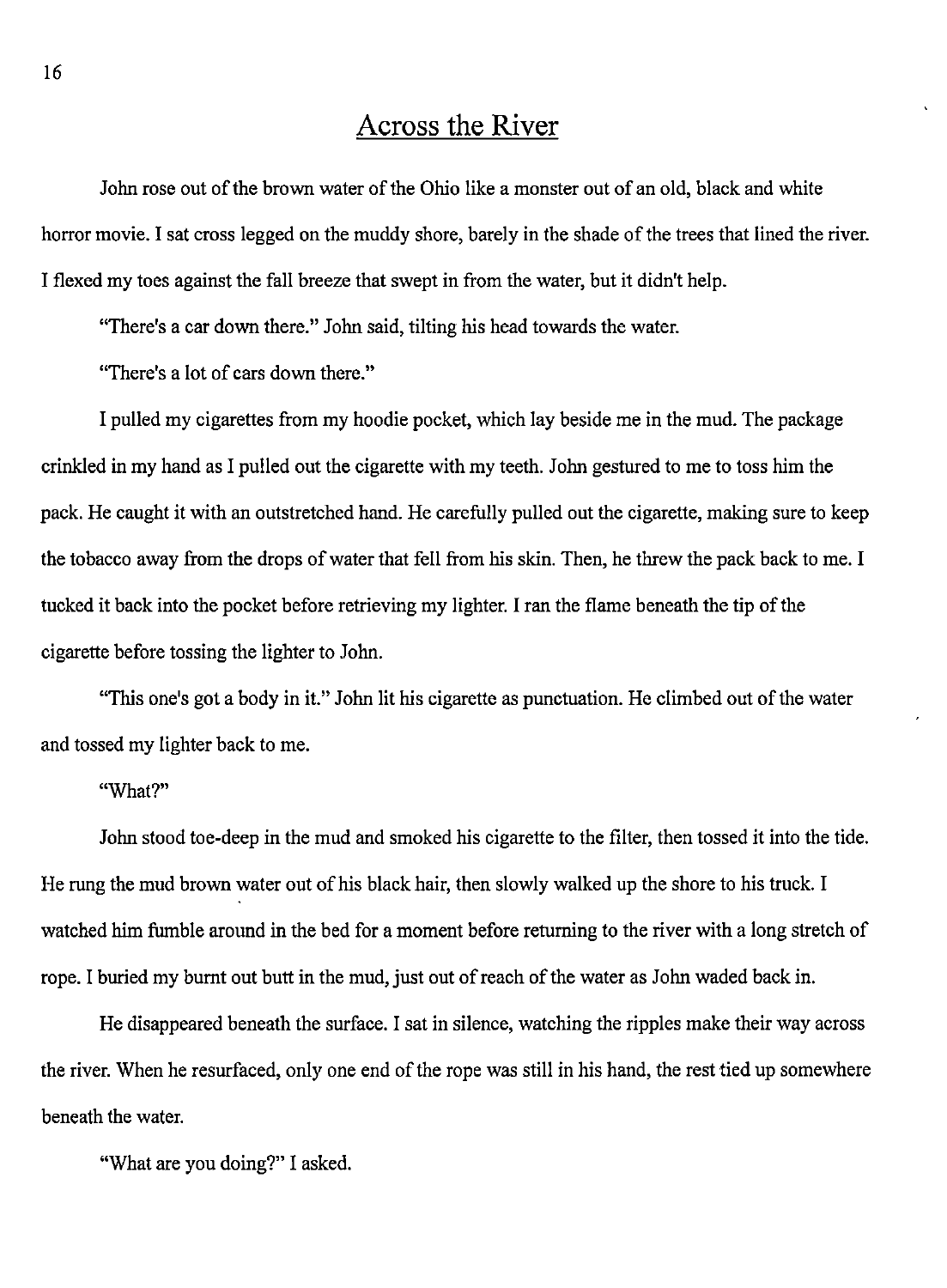"Marking it." He climbed the river bank to the tree line. His hands worked the rope around a thick limb and pulled it tight. "Ain't every day you find a body."

"Yeah," I said, "Should we call the cops?"

 $\Delta \sim 10^{-10}$  m  $^{-1}$ 

"Hell no man," John plopped down at the base of the tree and pressed his back against the trunk. "I want to see how long it takes to rot down there. I once heard that bodies can last for twice as long underwater. Preserves them, or something like that."

"Yeah, I think I heard that too." I hadn't. Usually when the topic of dead people was brought up I stopped listening. Animals were one thing, but to hear about another human being dying was something different. I had a hard enough time talking about things when my father passed, though everyone wanted to hear about what happened. I wasn't really sure what to tell them.

"Did you bring Sadie up here last week?" John asked.

I tried to swallow, but couldn't find the spit to do it. This place had been a secret spot that only John and I had known about. It had been an accidental discovery of ours two years ago. We both agreed the day we found it that if we ever got into trouble, we'd come here, though I don't think either of us knew entirely why we decided that.

"Yeah," I said. "Figured with us engaged and all, it was only proper."

John tugged at the rope above his head. "You sure she's pregnant? It ain't showing yet."

"She's pregnant alright."

John scanned the Kentucky shore across the river, then let his eyes sink back to the mud. "You sure it's yours?"

He said it straight, as if it was a question anybody would ask.

He saw me staring at him in disbelief. His voice grew forceful. "I'm just asking is all."

I paused for a moment. "Well... She ain't sleeping around, as far as I can tell."

John stretched his legs out onto the ground and scrapped a fingernail against the side of his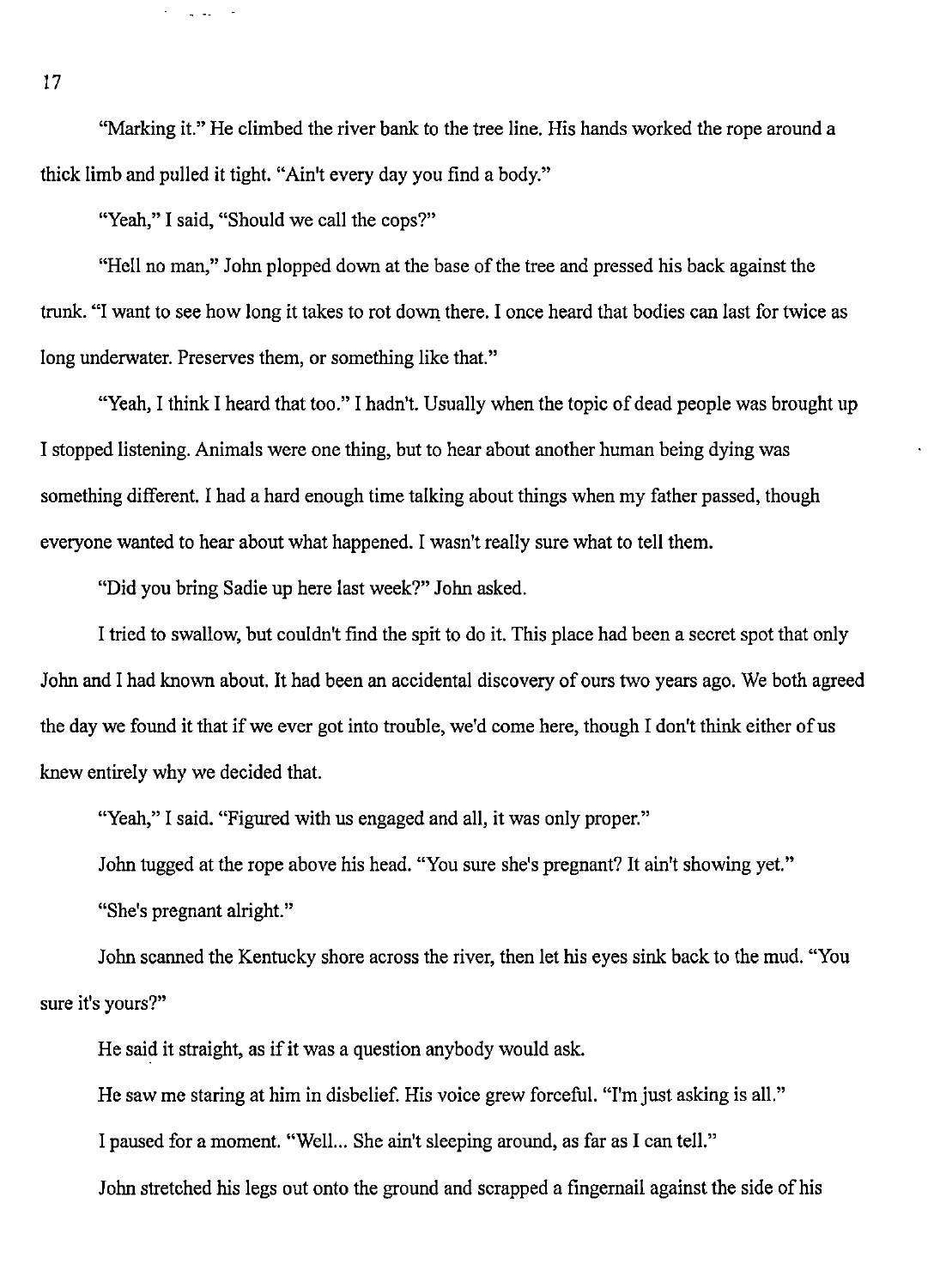head. "As far as you can tell, huh?"

L.

 $2 - 1$ 

I let the conversation die. I didn't feel like talking about Sadie or the baby anymore. So I stood up and walked into the water. It was cold enough to turn my skin blue in seconds. It ran over my legs, carrying off the mud, but leaving me feeling dirtier than before. It was, after all, the Ohio. By the time I was waist deep, my legs were numb.

"I ran into Burt the other day."

I felt John's gaze shift at the mention of Burt's name. I could hear the forced calmness when he spoke. "Burt who?"

I turned my body to face John. "Burt Kemp. You know?"

John nodded from the base of the tree.

Burt had moved into town in the third grade. When he first walked into the classroom, we thought he was lost, the way he turned around and rushed back out. We became friends shortly after that. We would take turns sneaking out different things from our parents place, like cigarettes, cigars, whiskey, beer, or the occasional magazine. Once we forgot whose tum it was, so we each took something different and had a hell of a night out in the woods behind the school. We must have spent every day of the next couple years together, all the way until our Junior year of high school.

John sneaked a sandwich bag of pot into school one day. He only told Burt and me about it. . Burt stole it from his locker between classes and smoked the whole thing in the boys locker room before John realized it was missing. John must have stomped his face into the grass for a solid hour before the cops showed up. It was the first time I had really seen John mad at Burt. Burt would occasionally do something stupid, but John would usually just laugh it off and say "well that's Burt for you. Dumb as hell and funnier than shit." There were no laughs that day.

Both of them were expelled after that. John finished out high school a town over. Burt went North somewhere. I had not seen him again until that day.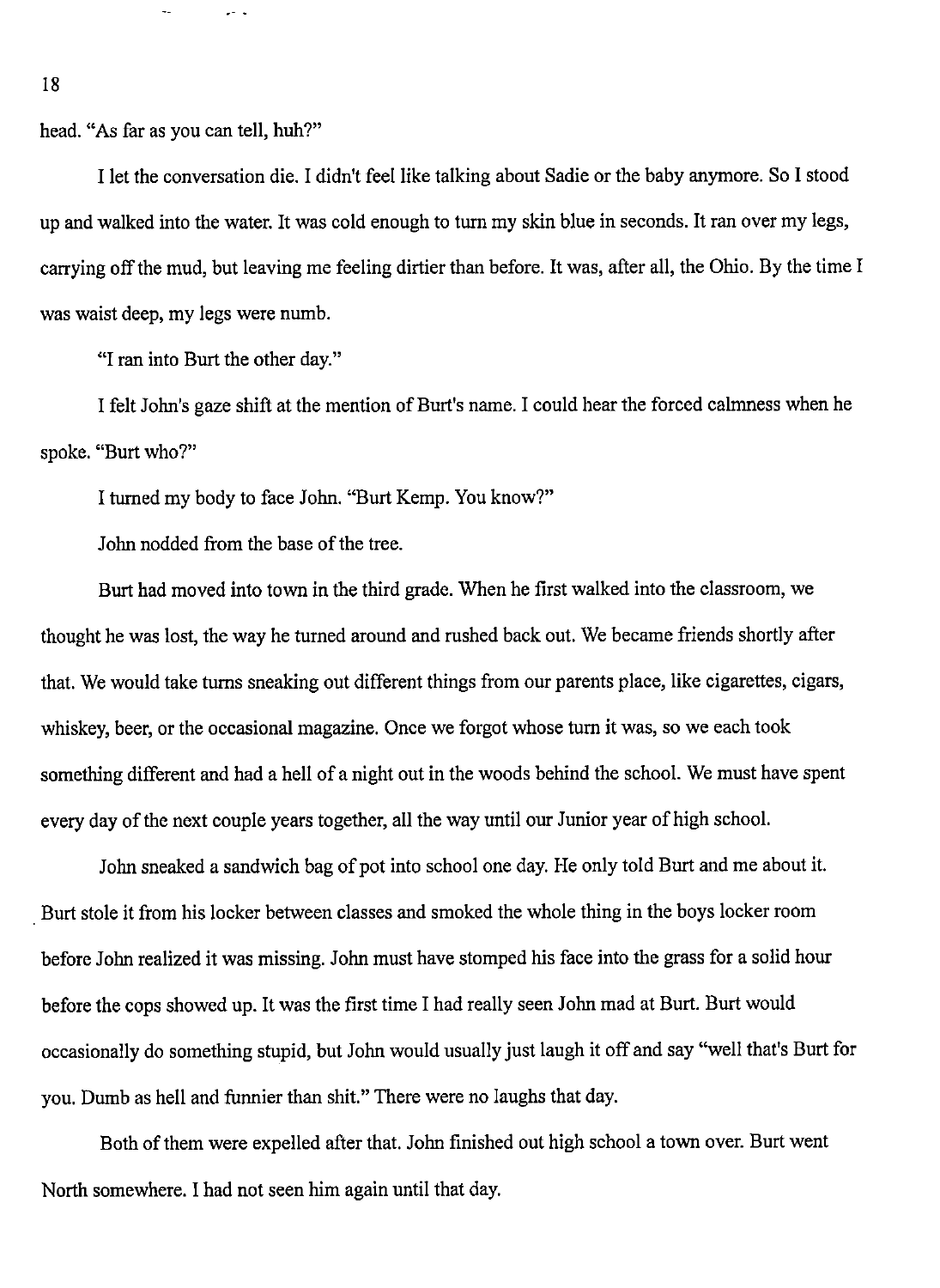19

John lobbed a rock into the water.

"He asked about you." I said.

"What'd you say?"

"I said you were fine."

"Should've told him to go to hell. What's he doing in town?"

"His dad died. Came down for the funeral."

"Is he staying?"

"I don't know. I think for the week at least."

"When's the funeral?"

"Tomorrow at noon I think. Why?"

John groaned as he rose to his feet. He washed off his calves in the current before climbing back up the hill to his truck. I glanced at the rope that stretched down into the water.

"What about the body?"

"What about it?" John called back.

"You're really just leaving it?"

"Why wouldn't I? It ain't like that guy's still alive?" The growl of the engined echoed up and down the river. I stared up at him from the water as he leaned his head out the window. "You comin'?

We stopped off at the old school house on the way home and took turns throwing rocks through the few windows that remained. Then John dropped me off at my place and drove off. As I opened the door, my phone buzzed in my pocket. It was John.

"What are you doing tomorrow?"

I walked down the hallway towards the bedroom. "Sadie wants to go out to dinner."

"I'll have you back in plenty of time for that. We're going to a funeral."

I peered into the bedroom. Sadie was curled up beneath the covers. "Alright."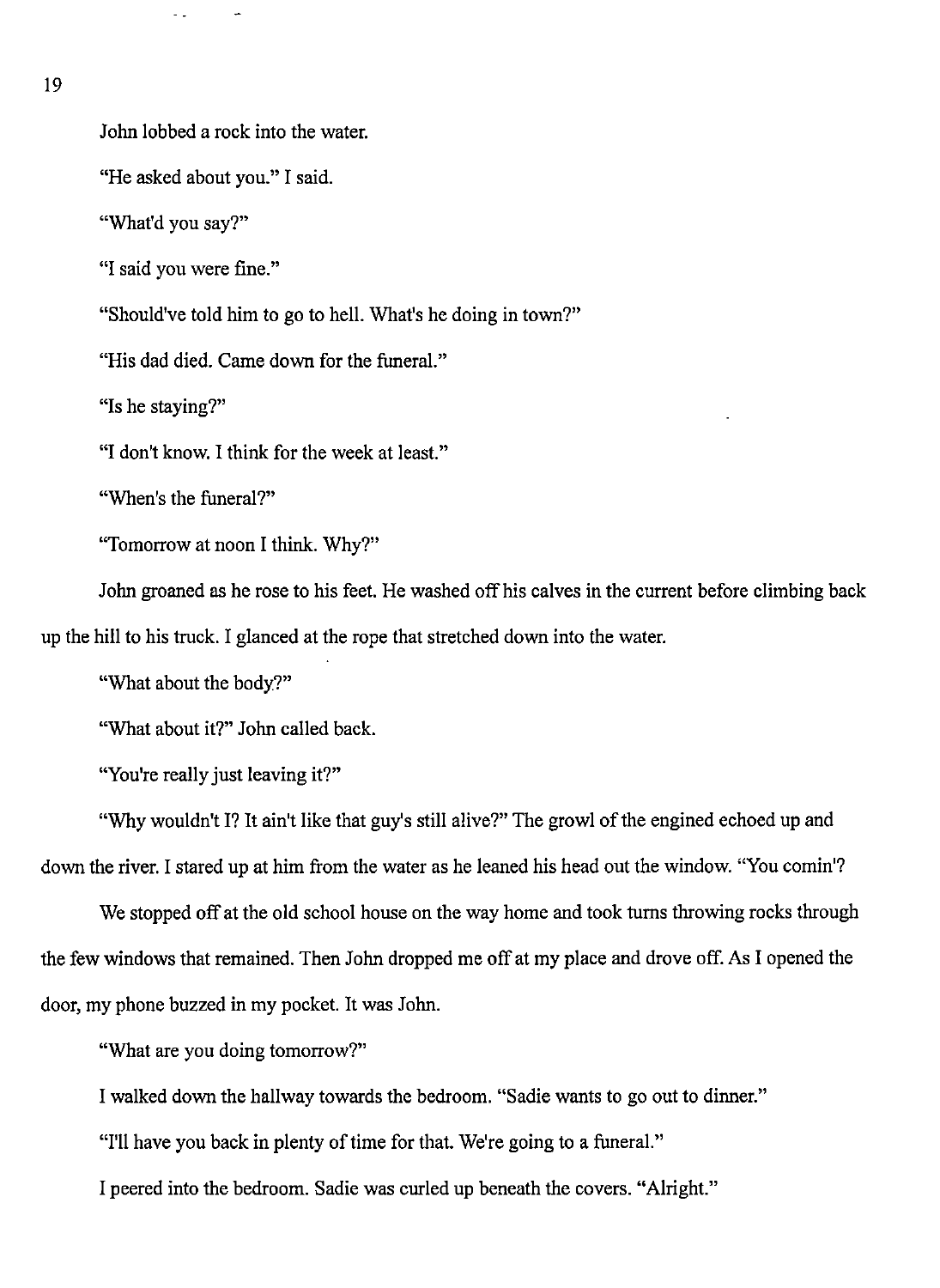I hung up and dropped the phone back into my pocket. I wandered into the kitchen where the smell of mashed potatoes and steak still lingered in the air. I checked the fridge for leftovers, but only found a two month old slice of cheese I had been meaning to throw out.

I tossed a frozen dinner into the microwave and lit up a pre-meal cigarette. A cockroach scurried out from under the stove. It crunched between my heel and the piss yellow tile. I scrapped it off on a table leg before retrieving my dinner.

I finally crawled into bed at midnight after stepping out back for a few puffs of dope. It had gotten to the point that I could not fall asleep unless I smoked first. Sadie had not moved. I slipped into sleep with her strange scent in my nose, a mixture of grease, grass, wood and sweat.

Sadie was gone by the time I woke up that morning. It was not unusual for me to go almost a week and only see her while she slept. I tossed on a pair of jeans with the knees worn out and a paint stained black shirt. I grabbed my hoodie from the kitchen table and slipped it on as I walked out the door.

The morning was colder than it had been the day before and I had my hands tucked into my pockets to stay warm. John pulled up at eleven thirty on the dot. He was dressed nicer than I had ever seen him, a dark green button up and black slacks. He stared at me as I got in.

"Don't you own something nicer?" he asked.

"No," I said, cupping my nose in my palm. "Why the hell is it so cold?"

"You look like shit." John growled.

"So? What's the big deal?"

"It's a funeral."

We pulled into the graveyard a few minutes before noon. Only a handful of people had come out. John pulled me behind an oak a ways off and stared at the people gathered. He focused in on Burt,

20

a <u>al</u> la sia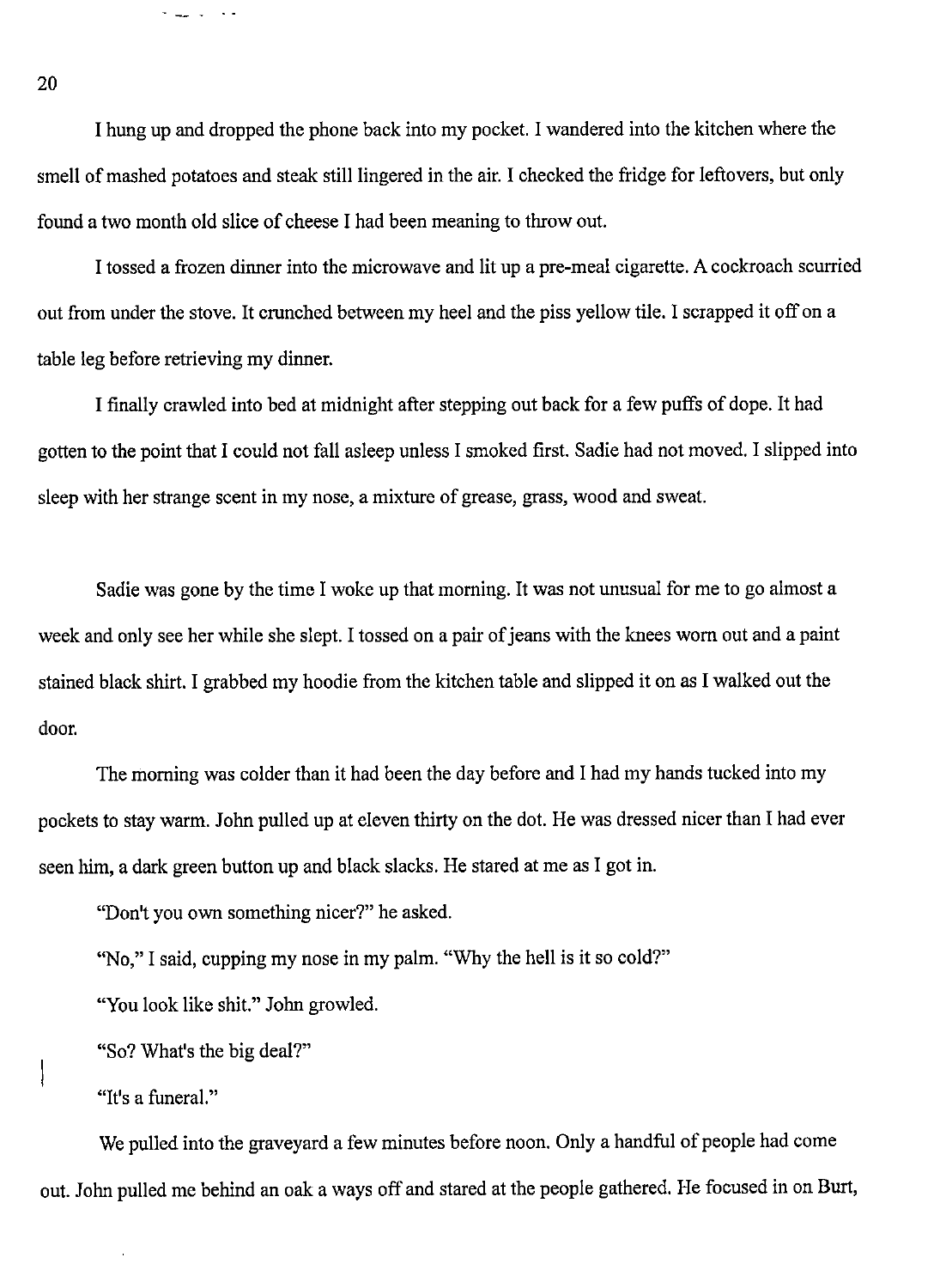who was the only person in the front row. He was dressed in gray and smoking a cigarette while the preacher gave the eulogy. He had a thick beard and a shaved head, which made him look much older than either John or myself.

"Why'd you get dressed up if we ain't actually going to the funeral?" I asked.

"We're here ain't we? Now shut up."

The preacher finished the eulogy and Burt stood up. He walked up to the podium and gave a very brief statement of his own. It mustn't have been more than a couple sentences before he rapped on the casket with his knuckles, then walked off. The rest of the people looked confused as Burt walked down the path towards the exit. They slowly started to lower the casket into the hole, a few staring back at Burt.

John tugged me out from behind the tree. He straightened his shirt and began walking towards Burt. Burt's eyes squinted for a moment as he saw us closing in, then a smile broke his beard.

"Son of a bitch, if it ain't you guys!"

"Burt, long time no see." John said. He stretched out his hand and Burt grabbed it enthusiastically.

"Damn right long time. How have you been, John?"

"I've been getting by. You?"

"Alright. Hell, better than alright, I've been fantastic!"

"Good to hear." John released his grip, but Burt held fast.

"What the hell have you been up to?"

John managed to pull his hand out of Burt's grasp. "Nothing much. Been working at the garage."

"No shit? Hank's place?"

"Hank's dead Burt. His son owns it now."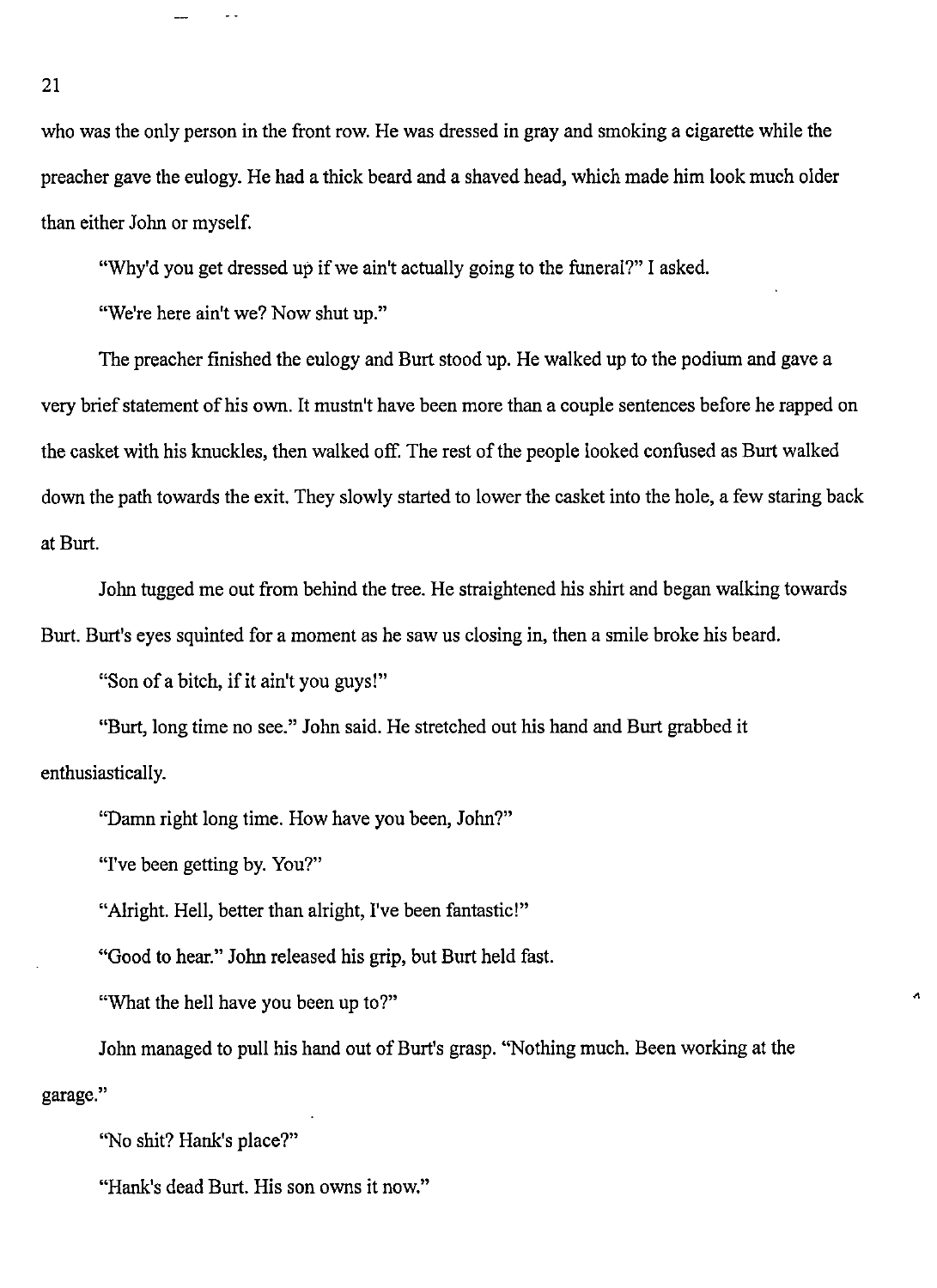"Well damn, that's a real shame. Hank was good people."

"Yeah he was. His son is too."

"Glad to hear it. I've been working at a motorcycle supply shop up North. It's a good job. Easy. Fun. All that shit."

"That's good..." John forced a smile. I glanced between them. "What happened to your pa?"

Burt glanced back towards the funeral that had begun to break up. People went every other direction, a few heading toward us.

"He died. Car wreck. Hit and run. Guess he found himself between a hot head and a street **race."** 

"That's a shame."

"Yeah, shit happens. Say, you boys eaten yet?"

I began to shake my head, but John placed a hand on my chest to cut me off. "Sorry Burt, but we can't. We have some things to do today. Besides, figure we should give you some grieving time."

"Grieving? My pa ain't one to be grieved over. Hell, I ain't even seen him since I moved out four years ago."

"That so?"

"Damn straight it is. It's been a crazy life since high school." I saw Burt's face droop at the mention of high school. "By the way, John, I'm real sorry about that shit that happened Junior year."

Burt stared at John's face, so he couldn't have seen John's knuckles tum white. "Don't worry about it man. I had forgotten all about it."

Burt's face jumped back to a smile. "Hey, you know what, I'm back for the week. We should hang out some time. Chill out, smoke some shit, you guys still do that right?"

"Sometimes. We can't today, but I promise we'll see each other again before you leave." "Well that's real stand up of you, John. I am damn glad to see that you ain't holding a grudge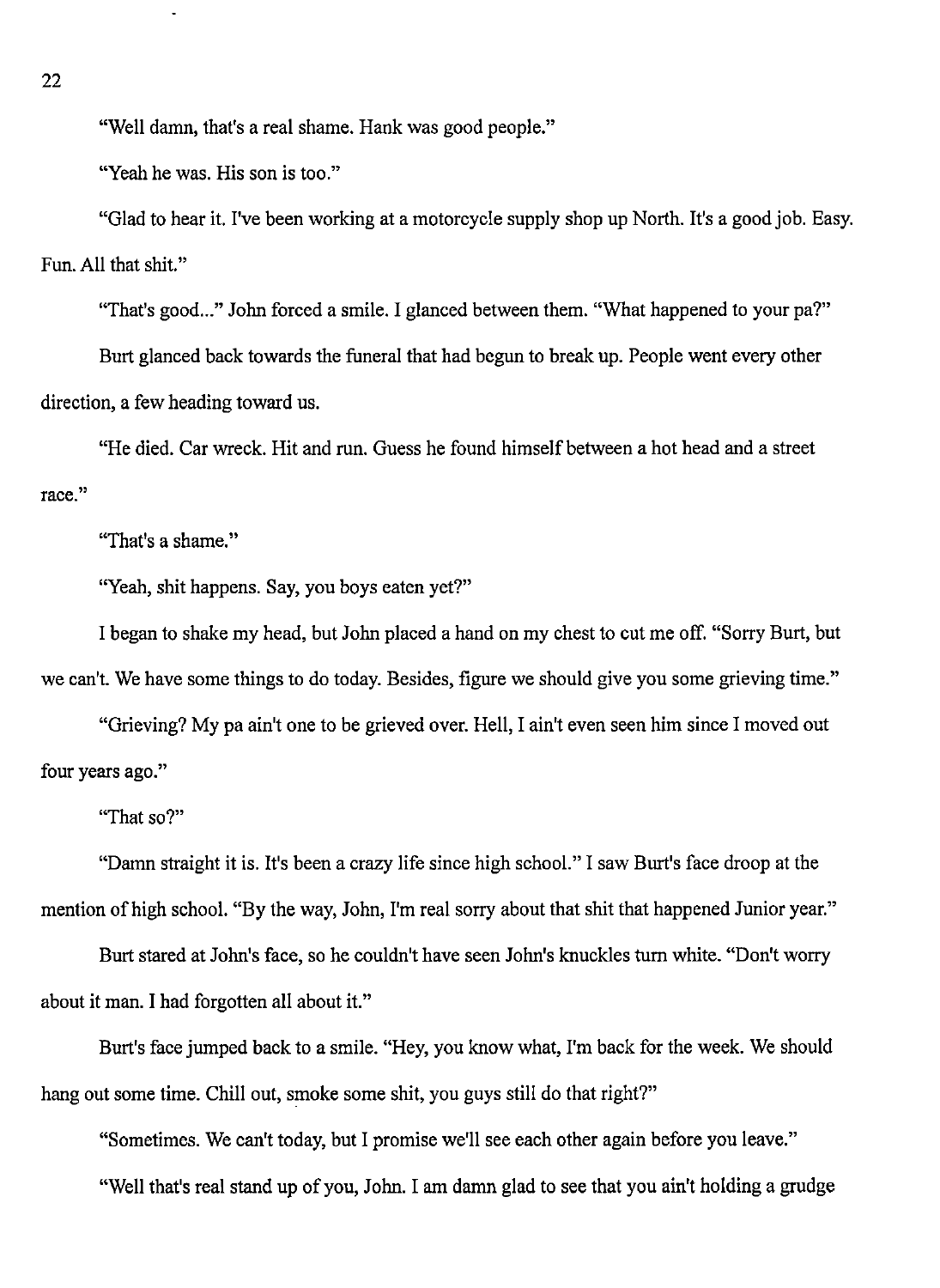against me for the things I done in the past."

 $\omega_{\rm{max}}$ 

"The past is the past, Burt. Can't hold onto it forever."

"Well, I got to get to the reception and make an appearance and all. You know how this shit is, real pain in the ass."

 $\lambda$ 

"Yep. I know." John said.

"I hope to see you boys real soon. I damn sure do."

Burt vigorously shook John's hand, then continued on towards the exit. When he had gotten into his car, I turned to John.

"What else we got to do today?"

John did not reply. He started down the path towards where the funeral had been. The people had packed up quick, taking everything that didn't belong. All that was left was the tombstone and dirt. I followed John up to the grave. I read the engraving to myself. It had been kept short, simply the name and years. Nothing else.

John unzipped his slacks. I turned my head as he slowly pulled down the front of his pants. I heard the sound of urine against the headstone and felt a shudder go up my spine. I did not turn back around until I heard John zip himself back up.

"What was that for?" I asked.

John glared down at the headstone, which now glistened in the sun. "Lots of stuff."

John turned and walked back down the path towards the exit.

He dropped me off at my place after a quick trip to a diner. Sadie was still at work when I got home, so I grabbed a six-pack of beer and sat on the porch. By the time she got home, I had worked my way through half the beer and a pack of cigarettes.

"Is this what you been up to all day?" Sadie said from the driveway.

I tossed my burnt out cigarette into the grass. "I went to a funeral."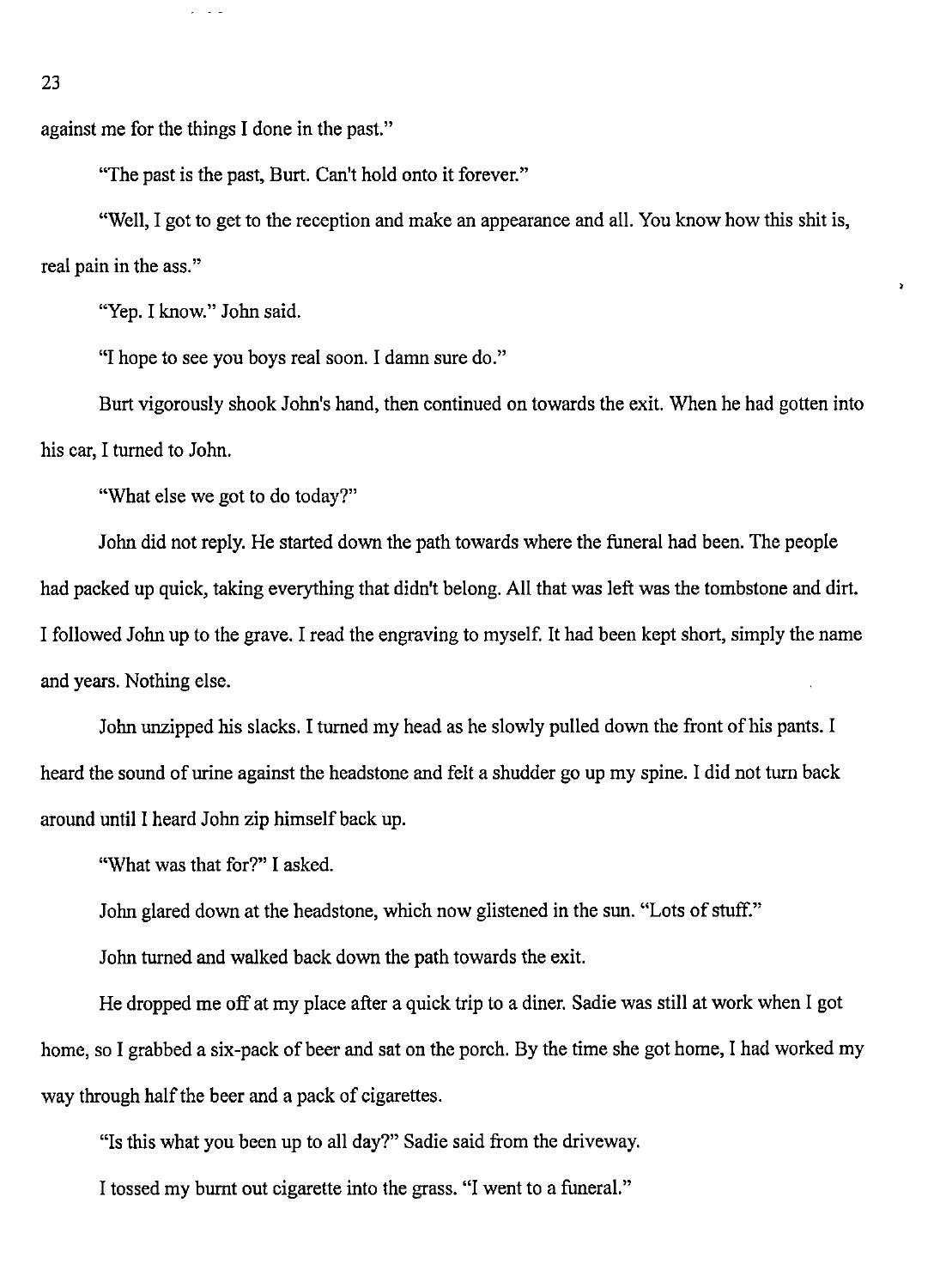She walked towards the porch. "Who died?"

"Burt Kemp's dad." I handed her a cigarette as she stepped onto the porch. She lightly gripped it between her fingers as I ran my lighter beneath the tip.

"Oh right," she took a long drag from her cigarette. "Car accident, right?"

I lit another cigarette and glanced up at her. "How'd you know?"

"Didn't you tell me?" She spat into the grass.

I shook my head. "I didn't know til today."

"Oh." She flicked a trail of ash off her cigarette. "I must've heard it at work then."

I stared at her over the burning ember of my cigarette. The haze of the smoke covered her imperfections, making her look even more beautiful.

"Is there any more beer?" She dropped the cigarette onto the porch and crushed it beneath her shoe.

I pulled out a bottle from the pack. She took it from me and popped off the cap. "Thanks."

She walked into house. I flicked my cigarette away and followed. I saw Sadie disappear into the bedroom. "Where are we going tonight?"

I leaned on the door frame and watched her pull off her work shirt and toss it into the hamper. "I don't know yet."

She kicked her shoes into the closet before pulling the pants over her feet. "Well, I have to know what to wear."

"Where would you like to go?"

She worked the hooks of her bra. "Anywhere but Shilling's. I've been there enough for today."

She tossed her bra into the hamper with her pants, followed by her underwear.

"Well, we don't have a lot of money." I said.

She turned to face me, fists pressed against her hips. "I ain't asking to go to some five star place!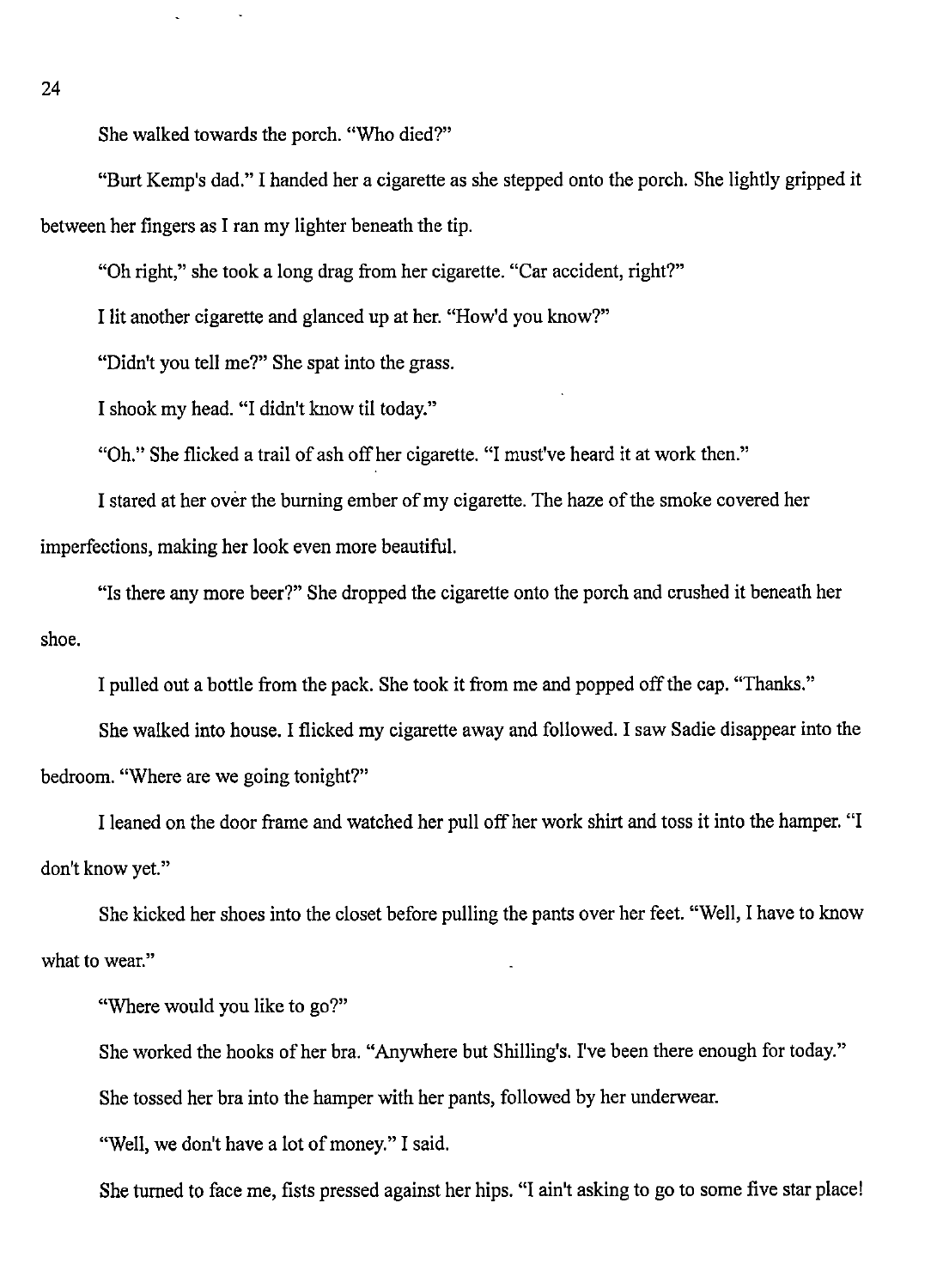I just said not Shilling's!"

I stared at her naked body from the doorway. Shadows were cast around her body by the single light in the closet. The pregnancy wasn't showing yet, leaving her curves intact. I swallowed and forced my eyes back to hers.

"We could just eat in..." I said.

Her eyes rolled and she turned back to the closet. "I'm not in the mood for that. Just go to the kitchen and think of something."

I sighed and did as I was told. I began to think of every place within a ten minute drive and started to narrow down the options when the doorbell rang. I waited for a moment, considering not answering it at all. Then I heard Sadie shout from the bedroom.

"You going to get that or would you rather me flash them my tits?"

I rose to my feet. "I got it."

A cop stood outside, surveying my yard. He pointed to his badge as I opened the door.

"Hello sir, my name is Officer Truman, are you the home owner?"

**"Yeah."** 

"Do you happen to know a man named John Ray?"

"Yeah, he's a friend of mine."

"Do you know where we could find him?"

I thought for a moment about all the responses John would give him, then chose none of them.

"No sir. I haven't seen him since this morning."

"That so? Where'd you fellas go this morning?"

"A funeral. Then to the diner a few blocks from the graveyard. Is he in trouble?"

"Something like that." The cop reached into his pocket and pulled out a card. "Now you call this number if you see him. We just want to ask him a few questions is all. Can you promise me you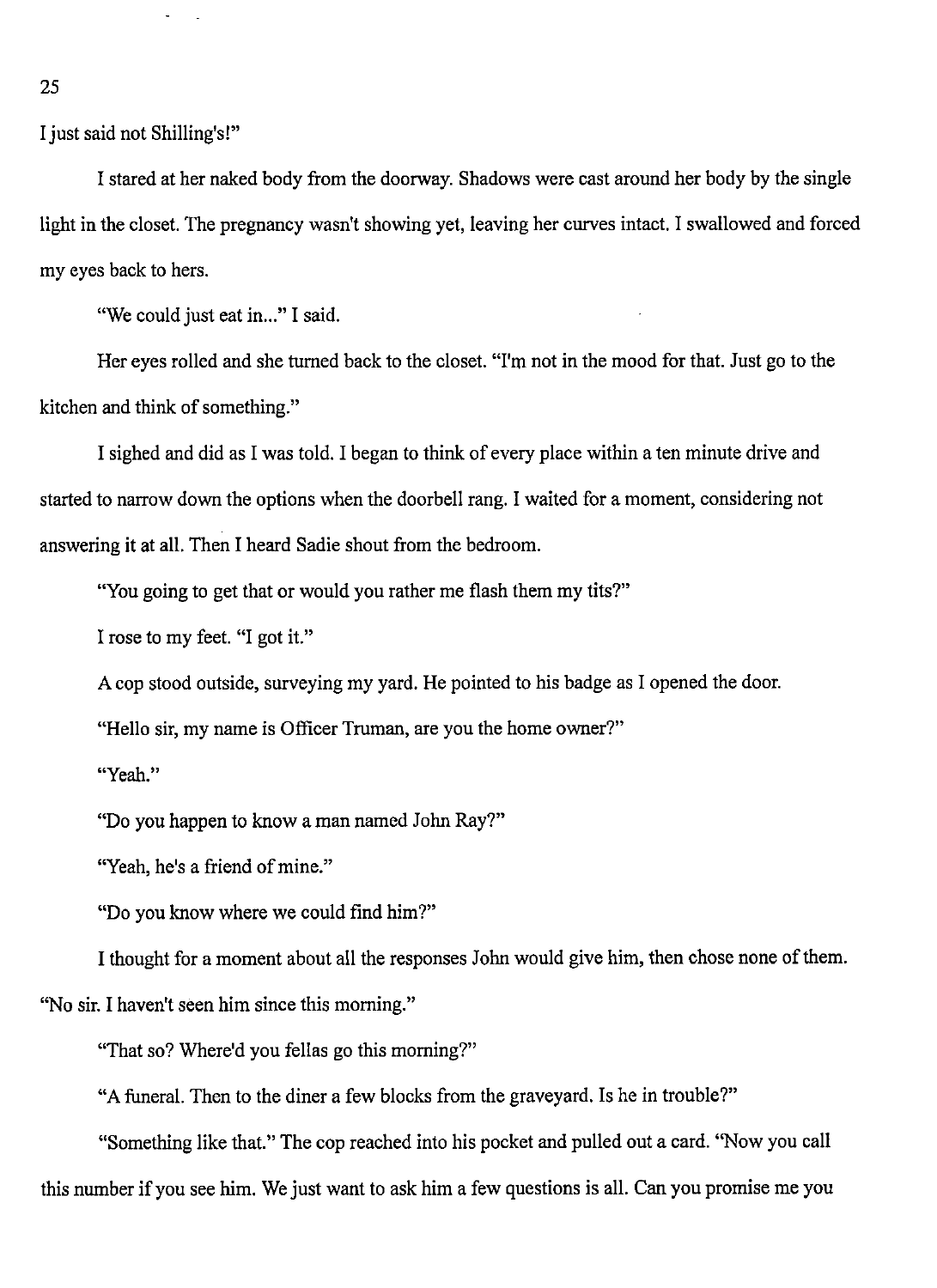will call?"

26

I hesitantly took the card. "Yeah, sure."

The cop walked back to his car and drove off. I stared down at the card. The word homicide was beneath the officers name. I shoved it into my pocket and went back inside.

"Who was it?" Sadie shouted.

"A cop. They're looking for John."

There was a long pause. I grabbed my keys from the table beside the front door.

"We ain't going to dinner tonight, are we?"

I pulled open the door and scanned the street. The cop was gone.

"You kick John's ass after you find out what the hell he did. Tell him it's from me."

I ran out to my car and drove off as fast I could.

John was standing shin deep in the river when I pulled up. He was just staring at the sun as it dropped down beneath the tree line. I shut off my engine and got out. I carefully walked down the bank to the shoreline behind him. I wasn't sure if I should ask him what was going on or if he would just tell me, so I stood still and silent until I figured it out.

"Cops are looking for me." John said.

"What's going on, John?"

"People die, you know, happens everyday. Just ask that guy in the car." John lazily pointed to where the rope dove beneath the water's surface. "Car wreck seems a better way to go than drowning, right?"

I shifted uneasily on the shore. John never looked back.

"You know, this river technically belongs to Kentucky." John said. "So the cops can't touch me here, right? I guess the Kentucky police might not be too happy with me either though, considering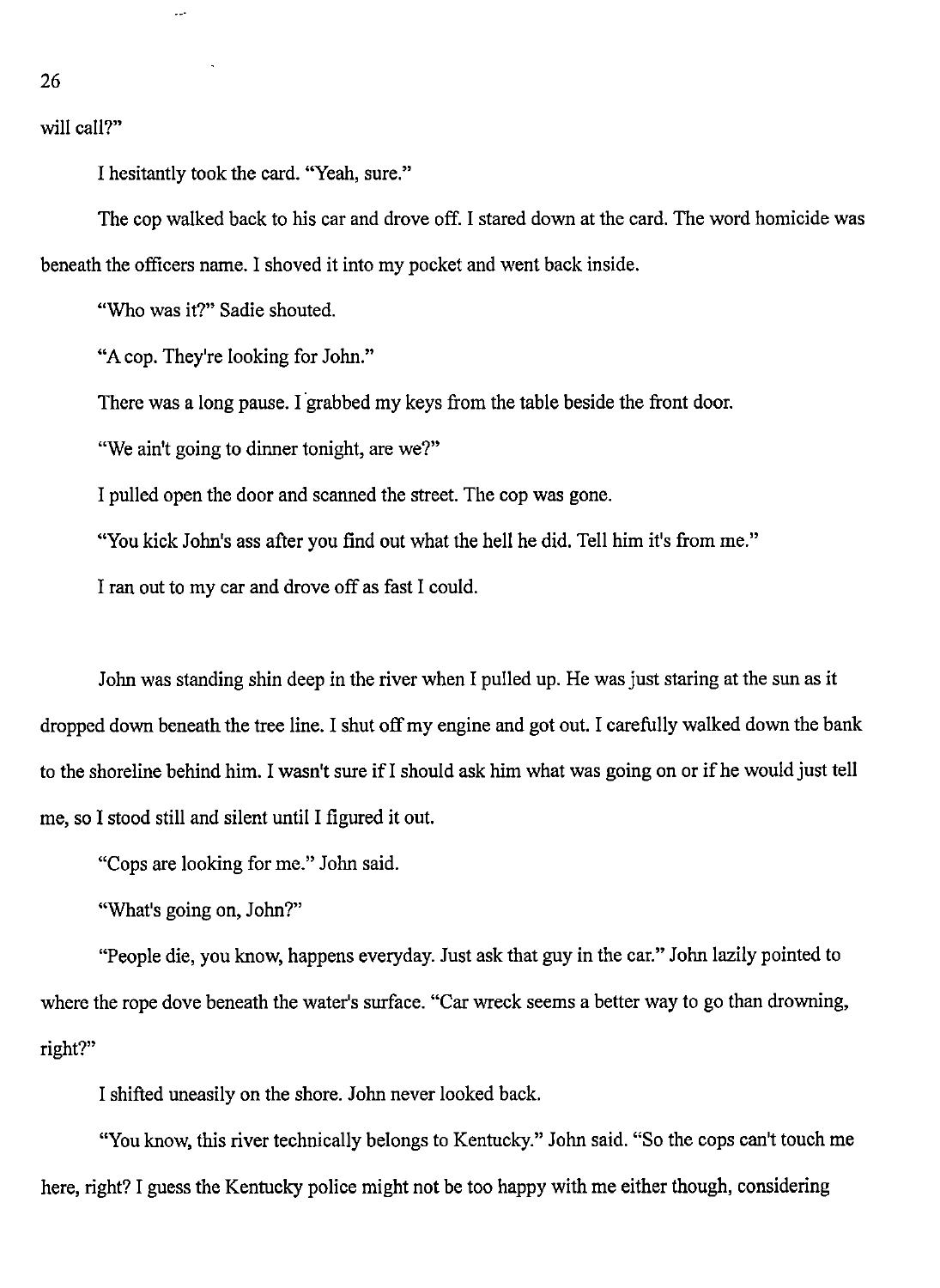gonna put a body in their river soon, though it probably won't be the worst thing down there."

I swallowed as best I could. "What did you do, John?"

John twisted his neck to look at me. "What does it matter what I did? The past is the past... You can't hold onto it forever."

John turned back to the look out over the river. His eyes scanned the Kentucky coast.

"You know," he said, "I was actually born in Kentucky. My parents were off visiting relatives when I popped out. Ain't sure if that makes me a Kentuckian or not. I was raised here, that's for sure. Born in Kentucky, raised in Ohio, what a screwed up son of a bitch am I, huh?"

I scratched the back of my head, trying to arrange my thoughts. "What are you talking about, John?"

"You remember Jessica?"

Jessica was John's ex-girlfriend. He never told me why they broke up. Whenever I tried to talk about it with him, he'd call her a bitch and stop talking. "Yeah."

"She got pregnant... told me it wasn't mine."

My hand dropped from my head.

"Said she had been sleeping with another man... Burt's pa. Richard Kemp..."

I didn't know what to say, nor was I sure I was supposed to say anything.

John turned to face me. "She left me to be with him. He stayed with his wife, denied the whole thing. She ran off somewhere, I haven't heard from her since... I was going to propose to her. I even bought her a ring... Ain't that something?"

I slowly nodded, but regretted it the moment I did. John's face contorted into a scowl. "I wondered if Burt knew about the whole thing. Wasn't sure until today... If the cops don't get me... I'm putting Burt in that car. He isn't good enough to have a real burial. Let Kentucky deal with him."

I kicked a small rock into the river and stuffed my hands deep into my pockets. "The cops are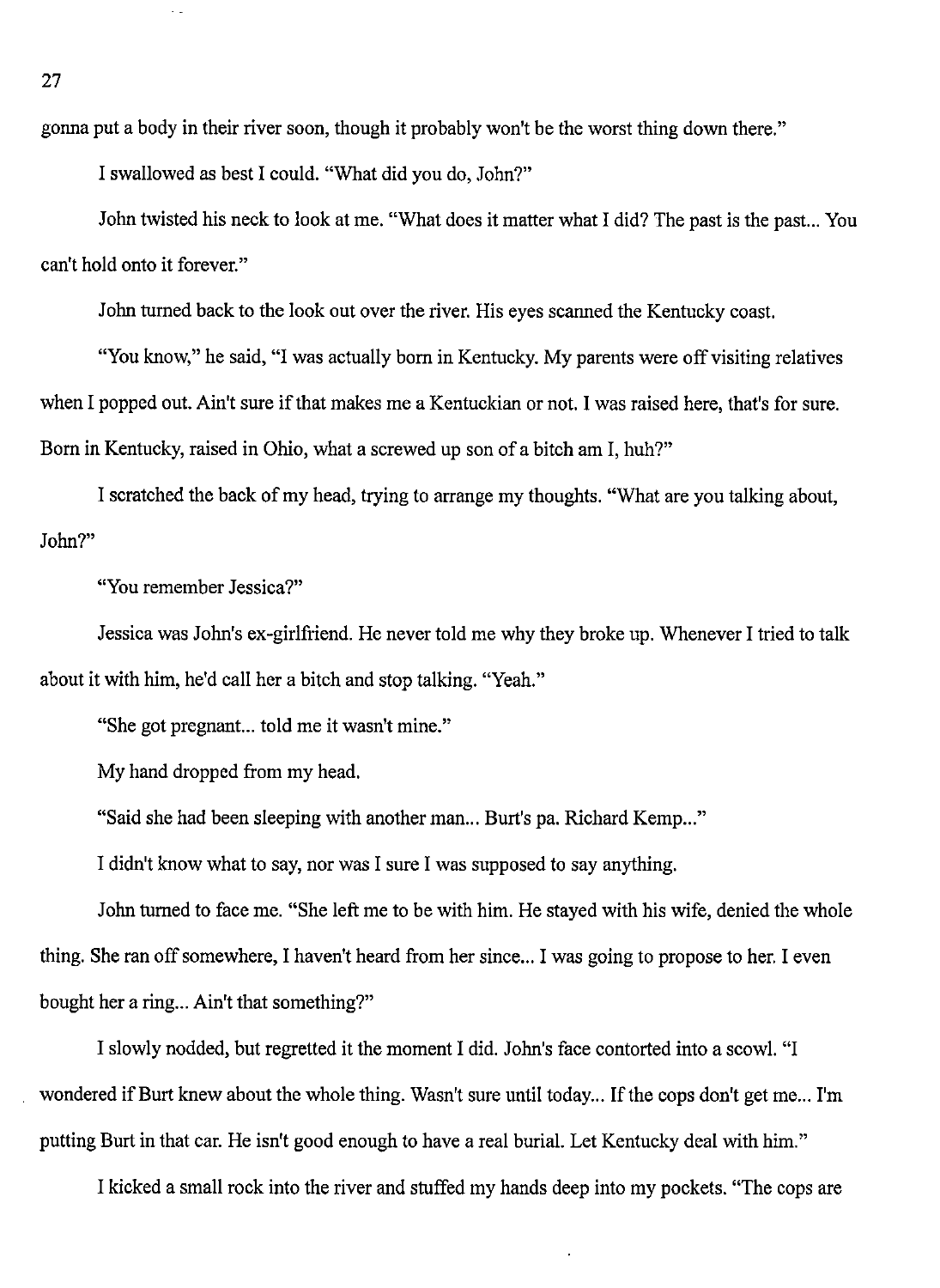looking for you."

His face relaxed. "Yeah. I know. Sheriff ain't too smart though, should be able dodge them long enough to find Burt."

"Then what? You ain't ever killed someone before."

John stared at me in a way that made me shift again. There was a long pause where all I could hear was crickets. "I killed Burt's pa. Hit and run, remember?"

Goosebumps crawled onto my skin. John sighed. He shook his head as he climbed onto the shore.

"You hold on to that woman of yours, but you make damn sure that babies yours when it comes out, alright? Otherwise you don't marry her."

John climbed the hill to his truck. I watched from the shore as he cranked the engine and drove off. It was the last time I saw him. I never heard from or about Burt again. Nothing about John neither. I called him a few times, but he never picked up. His work said he had quit, and that was all they had heard. Seven months later, Sadie gave birth to a boy. I told her about John's story about Jessica, leaving out names. We went out to the hospital and did a DNA test. It felt like forever before the results came back. The baby was mine. We got married two weeks later. It was a small wedding, John would have liked it.

Every now and then I walk down to the old secret spot. The rope is still stretched down into the river. I always consider going down and seeing if Burt is in the car, but I never do. Figure the Ohio river is brown for a reason. The things beneath the surface ain't meant to be seen.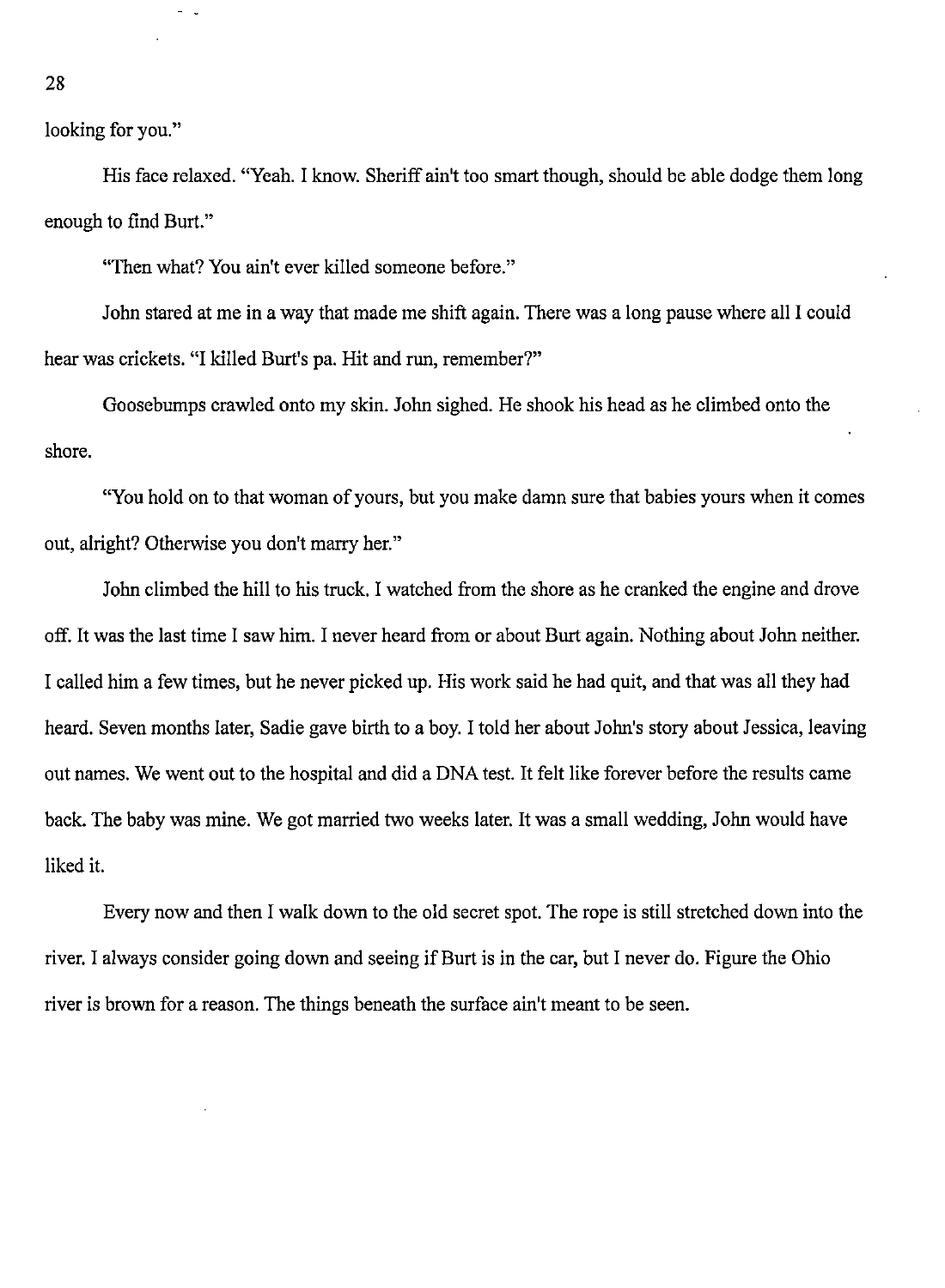#### **Old Friends**

In high school Brian and I had been best friends. We would hang out practically every day. Life was always more interesting when we were together and I don't think either one of us were quite the same when we were apart.

I remember once, during the summer after our Freshman year, we had gone to an arcade. The change machine short-circuited and spewed out every quarter it had. We played every game we could before the cops came, then we bailed. We came back the next day to find the place smoldering. The newspaper said it was faulty wiring. We just figured someone burned the place down for the fun of it. It made sense to us. As a matter of fact, it's what we planned on doing after the coin machine got fixed. We would never have burnt the place down alone though, we needed the other to push us to the edge. It was the only place either of us could have fun.

We did not have a set group outside of him and I. Sometimes a few others would join us, but they never stuck around long. Sometimes they would leave by their own freewill, other times Brian and I would kick them out. That was just how life went. One of the guys had started talking bad about Brian behind his back, so I convinced him to go with me to pick up some weed. When we got to the place I said the dealer was, Brian was there with a baseball bat. The kid spent a month in the hospital and never walked the same again. He learned that Brian and I had each other's back and there was nothing we wouldn't do to protect each other.

We would crash parties and "ruin" good girls. At least, that is what mothers shouted from their stoops at us. We ruined their daughters with one night stands or, worse, long term relationships. Not too long term, of course. We would dump any girl by the time six months rolled around. We could not afford to be held down in one place for longer than necessary. Get laid for awhile, then get out. That was the golden rule, and we followed it religiously.

 $\sim$   $\sim$   $\sim$   $\sim$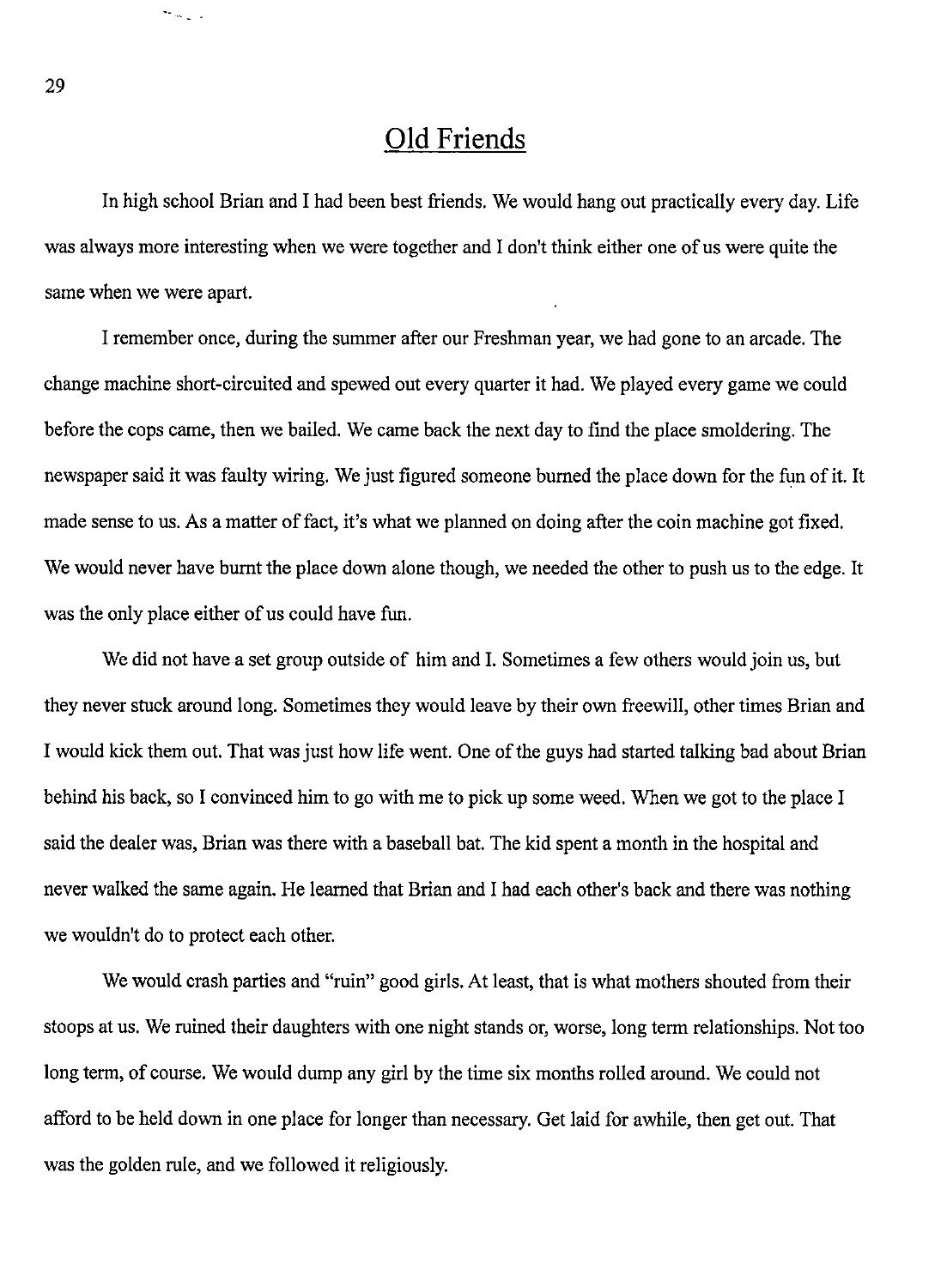Anyways, those days are passed. We graduated three years ago and moved on from that life. I went North and Brian went South, separated by a five hour drive. We tried to keep in touch, of course, but you know college life, there never seems to be quite enough time in the day. So you can imagine my surprise when I answered my phone to find Brian on the other end. We caught up quickly, the rough how-have-you-been's and what-have-you-been-up-to's. Then he asked me if I would be interested in coming down and visiting for the weekend. He said he finally had time to think now, as all of his major classes were out of the way and work had given him the weekend off. I did not have any plans at that point, so I agreed. I got the address and looked up directions. Two days later I was on the road.

After a five hour drive, I found myself in this strange town where the buildings are practically molded together, separated by a split that I could stick my head in, but not much more. I don't know how Brian and I would have ever gotten by if we had grown up in a place like this. No alleyways to hide from the cops when things went too far. They never did take too kindly to us busting people up or torching stuff, if the situation called for it, which it often did.

Once, Brian and I set up a pile of sticks and newspaper beneath the gas tank of a cop car and made a short fuse with a box of matches. The cops were in the doughnut shop at the time, out of harm's way, not that we were very concerned with their well being. We had barely gotten across the street before the whole thing went up. There wasn't a huge explosion like they did in the movies, just a loud pop and the whole thing was on fire. We had to run all over town that night, dodging patrols. We would never have gotten away with it in a town like this one.

When I arrived at the apartment, Brian was sitting on the porch, waiting for me. He looked sickly. His hair was buzzed down to his scalp and he had grown a goatee like a ring around his mouth. He had lost weight as well, perhaps twenty pounds or more. The only way I knew it was him was from the scar on his right hand. Our junior year, we got into a fight with a group of jocks and one of them busted a beer bottle over Brian's hand. We won the fight, bloody knuckles and all, but it left a nasty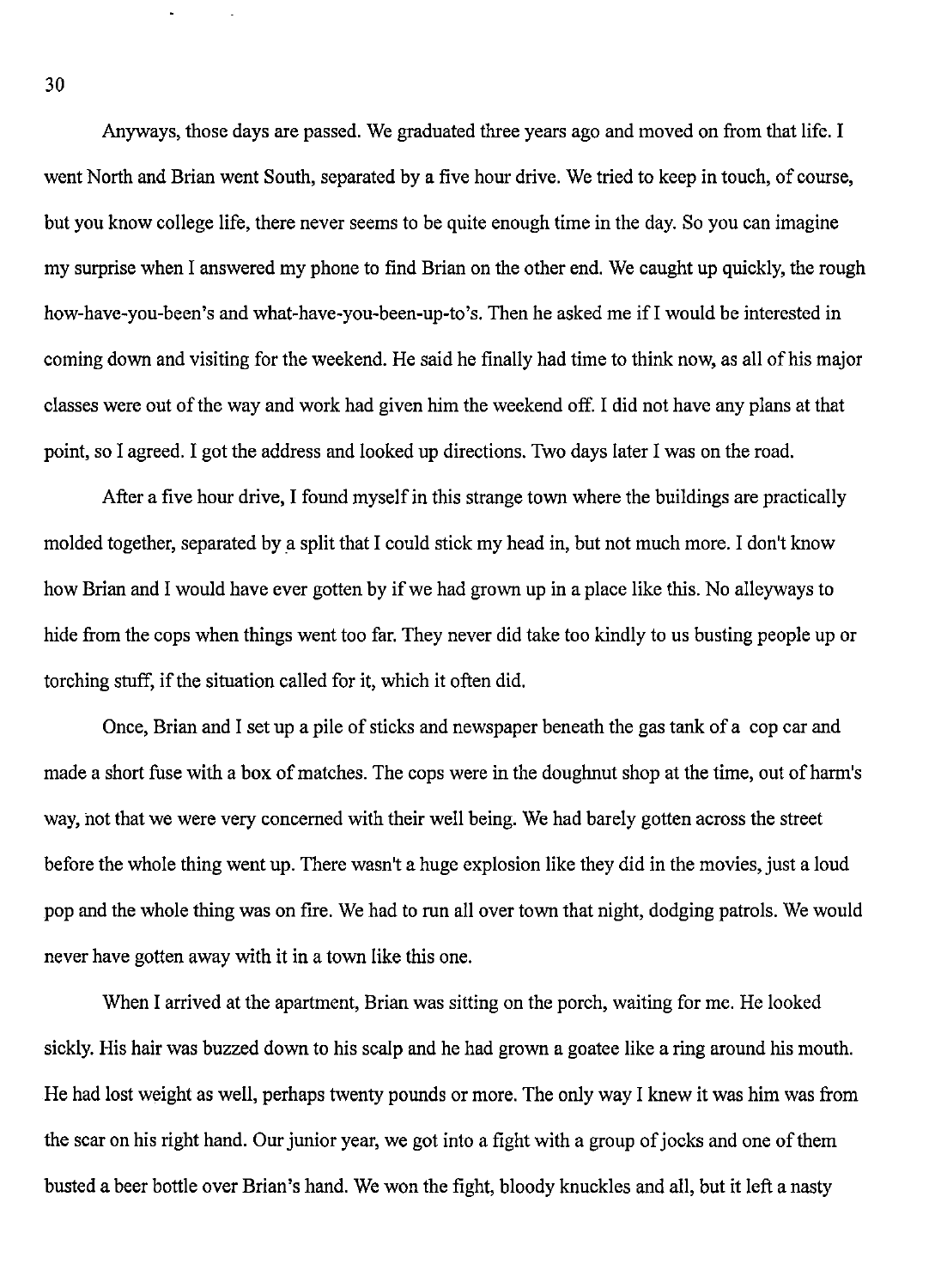scar. This person I saw sitting on the porch had that same scar, so it had to be Brian.

I played polite. I told him he had changed a lot and I hardly recognized him. He laughed. At least that was the same. He said he could not say the same for me, that I looked almost exactly like I did our senior year. Same shoulder length hair. Same clean shaven face. Same slightly protruding gut, although he did not mention that. I didn't even bother mentioning the new scar on my forearm. I got it slammed in a car door by some pissed off dad after I was finished deflowering his daughter. He had pulled me out of the car and I had tried to climb back in before he slammed the door shut. He took his daughter and left in a hurry after that. I haven't see either one of them again, which is fine by me. She wasn't that good of a lay anyways.

He invited me in and I obliged him for the time. After all, I did not just drive five hours for my health.

Inside, nothing touched the carpet except for some furniture and our feet. Textbooks lined the shelves, all set in alphabetical order. He asked me if I wanted something to eat, as he had some leftovers from the night before that he would be more than happy to reheat for me. I said sure. He pulled out this strange, fancy sounding chicken dish from the refrigerator. He told me that he had watched how to make it on the Food Network last week and thought he would give it a shot. He never even attempted to cook in high school. Neither did I. I am fairly certain I would only succeed in creating charcoal and ash if I did. Most of our meals were either cooked by one of our mothers, when they weren't on an "if your father could see you now" yelling fest, or bought at a fast food joint.

Once, we didn't have any money to buy food. I distracted an employee on her break while Brian stole her wallet. It only had ten bucks in it, so we had to limit what we got, but it was better than nothing. By the time she found out it was missing, we were long gone.

The chicken nearly fell apart on my plate. I did not even need a knife, I just used my fork. The taste was like something out of one of those restaurants that require you to wear a tie. Not that I have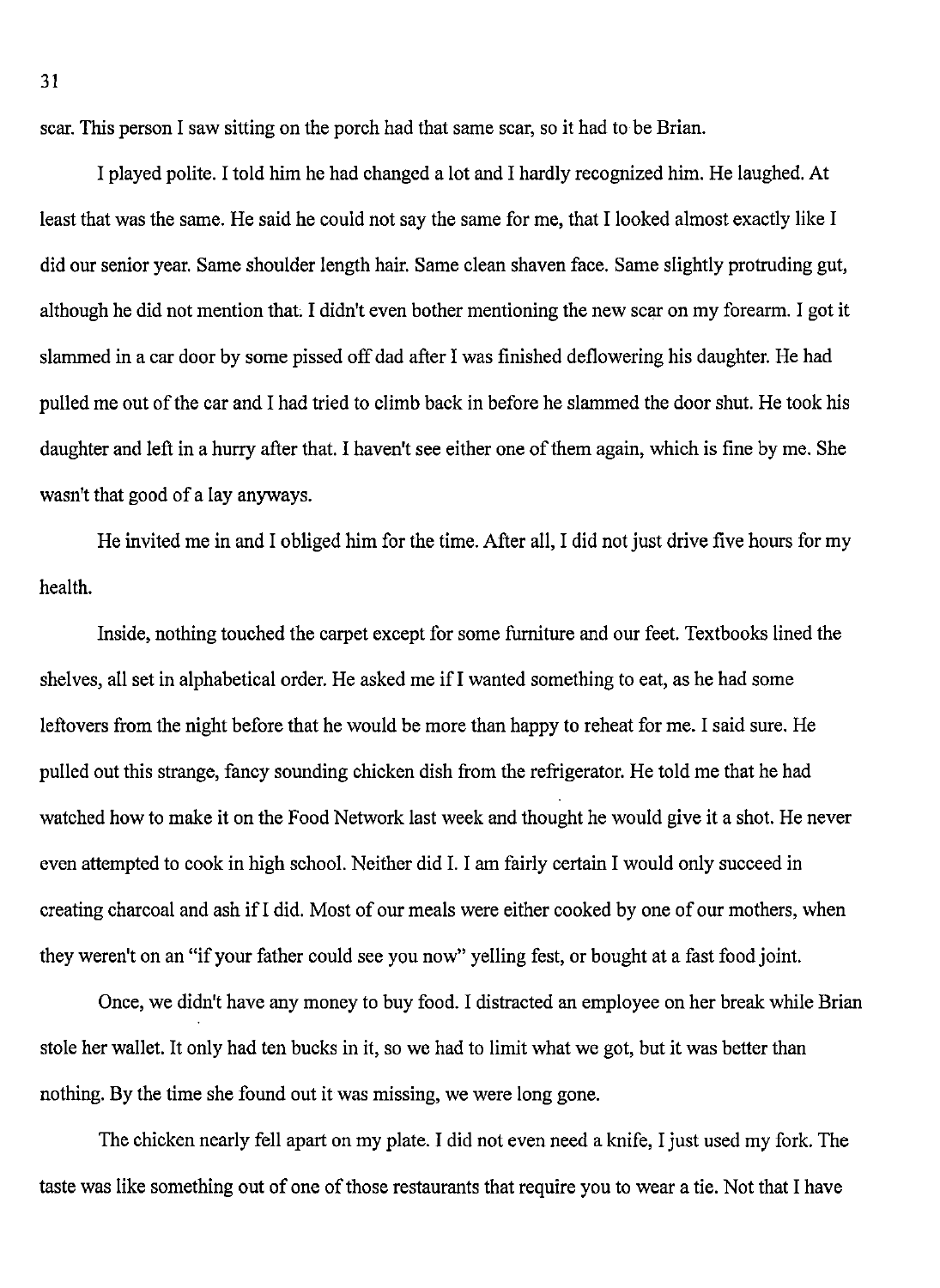ever actually eaten in one, though Brian and I had broken into one after closing once and flipped all their tables and broke their expensive vases, but I assume that is what their food tastes like. If not, it should.

As I ate, we talked about the old days. The days where we would run around until sunrise, then sleep through school. Sometimes we just would not go altogether. We were both shocked when we were allowed to graduate. We agreed that the system must have been rigged in our favor. That the teachers must have graded us on a scale to make sure they would never have to see us again. Not that we complained, mind you. We told stories that we both knew, continuing where the other's memory failed. Like the time we helped a kid take care of his bully problem, then dropped him in a dumpster with three broken ribs. We had both agreed we would rather be dead then be like him. He was helpless, looking for the good in people. We both knew the truth. There is no "good" people in the world, just people who believe in bullshit stories and people who know the truth. Life is meant to be lived to the point of self-destruction or not at all. If you wake up before one in the morning to a steady life, wife, kids, and a good job, you were already dead. There is no salvation for people like that. Not that there is any salvation of people like us either. We simply have more fun with what have.

Then there was a long pause and Brian said the most curious thing. I can even remember the exact words he used. He said, "All that is behind me now." I was not sure how to react to this, and I am still unsure what I should have done. I just sat there, staring at him. Why would someone want to leave that world behind? I mean, I have grown and changed, but the principles are the same.

Brian eventually took the burden of a reply away from me. He told me that he had to go pick something up from his girlfriend's house and then he would show me around.

You can imagine my relief to hear this. Finally, some piece of the Brian I once knew. A good girl he ruined. I imagined her mother's scorn when she found out her daughter was dating him. The late night phone call begging her to dump him and warning her to stay away. She, of course, would not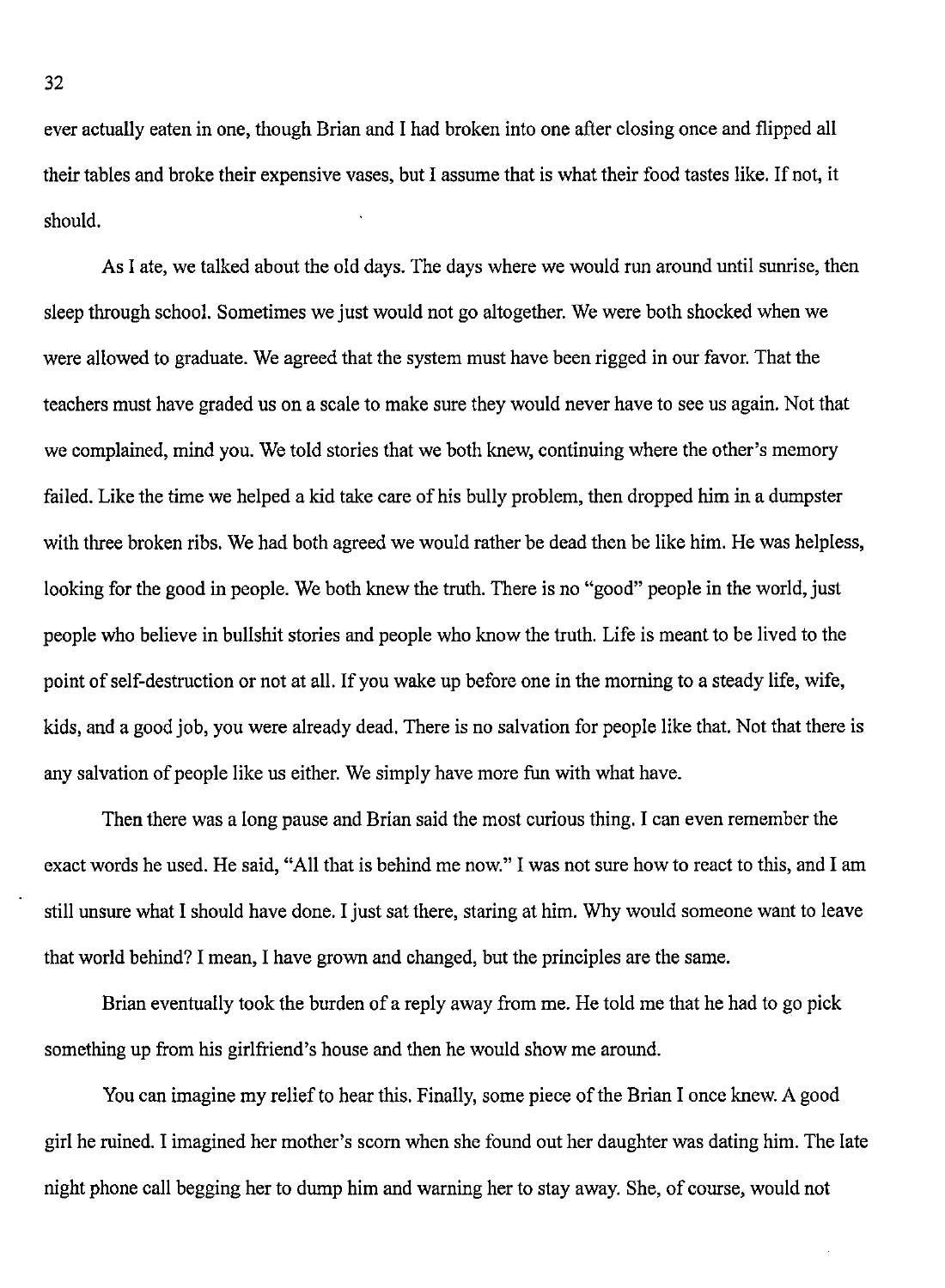heed her mother's words. They never did. Would it be better for them in the end? Who knows. I never really thought about the girls I dated after they were gone. No reason to start now.

We crawled into Brian's car. It was a hybrid, but I was willing to overlook that minor detail at the time. The girl I was about to meet would surely make up for everything. I did not know exactly what to expect, but I knew it would be something spectacular. During the drive, Brian explained to me how he had been with this girl for a year now, their anniversary having been last weekend. I thought this strange. As I said, our relationships never lasted longer than six months. However, I figured he was just sticking with this girl as a matter of convenience. Not being faithful, of course, but using her as a back up in case a weekend went sour and no one else was available. I played that game once. However, in my case, the girl got it in her head that we were going to get married. Every time she caught me in bed with one of her friends or some girl she didn't know, she would leave for a day or two, then come back saying that she forgave me and knew I didn't love them and that I wouldn't do it again because I didn't want to hurt her. Then we would go to bed together, the same bed I would take whatever girl I picked up the next night to. She finally took the hint after eight months.

When we arrived at her house, my muscles were twitching with anticipation. It was a tiny house, one story tall, with a white picket fence. It looked awful, like one of those houses from an old, black and white sitcom, but I kept that to myself. Brian rapped on the door and then waited, hands stuffed in his pockets, swaying like a damn rocking chair. If it had been me, I would have just walked right in. Yelled at her to come down. Told her to hurry up, because I had things to do. Brian would have done the same in high school, but he just stood there.

I could not believe my eyes when she answered the door. Certainly she could not have been the right girl. She was completely plain, with no sign of Brian's influence. At least, not the influence of the Brian I had known. I thought it must be one of her roommates, but then Brian introduced her to me as his girlfriend and all my hopes were crushed. She smiled at me and I did my best to do the polite thing.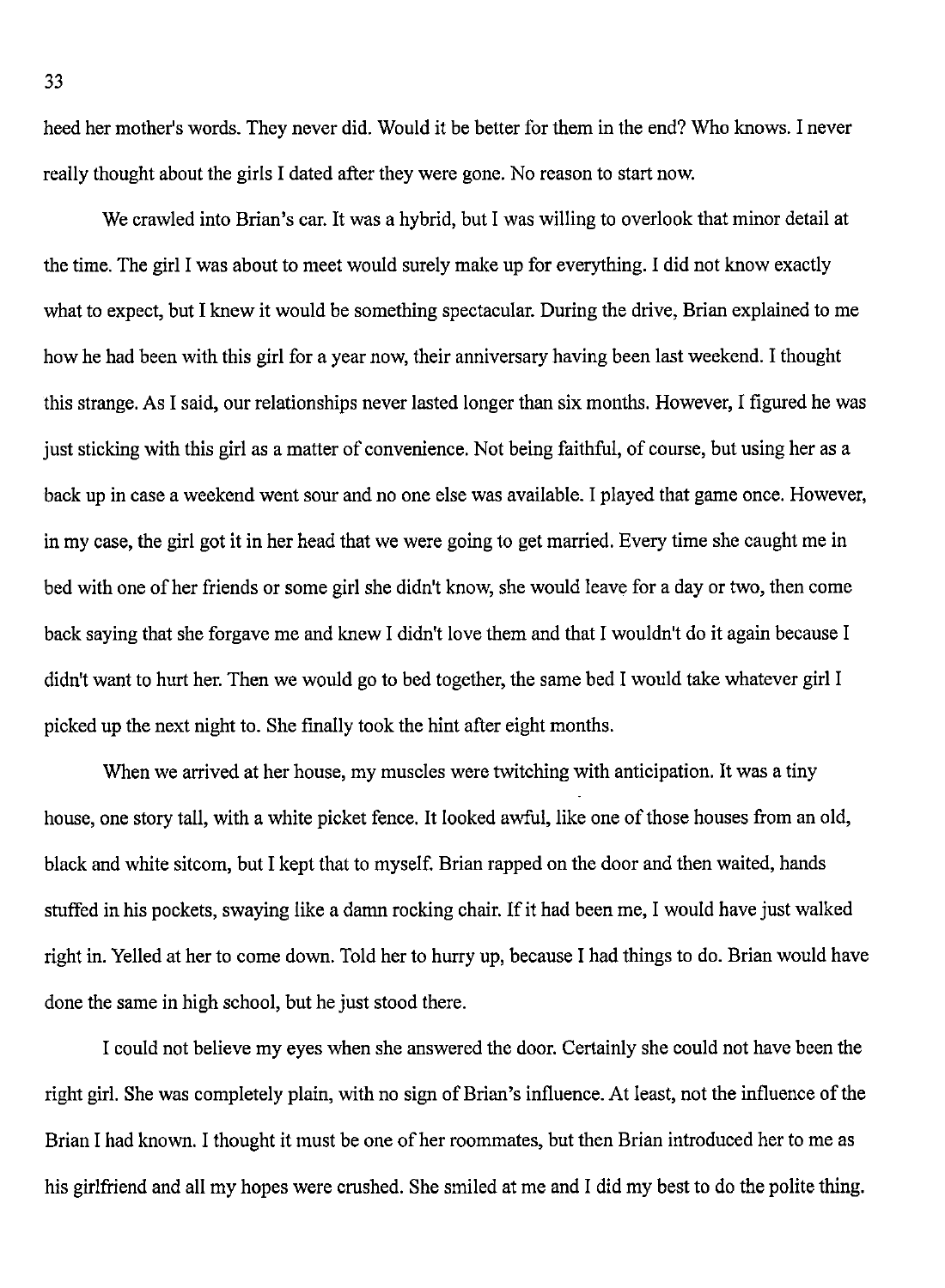Inside, though, I was shaking. She invited us in, but Brian declined. I am glad he did, because I was not about to sit in this girl's house for any amount of time. Brian told her he was about to show me around the town and had just come to get his Bible. She retrieved it from the innards of the house. I tell you, my shaking must have become physical by this point, but neither of them noticed. Brian just kissed her on the cheek and thanked her. I mean, he actually thanked her. I have never thanked anyone for anything, and, back in high school, neither had Brian. We took what we wanted, and if someone was smart enough to just give it to us without a fight, we just left, laughing. A convenience store owner once told us to thank him for not calling the cops on us after he caught us eating candy bars without paying for them. Convenience store owner's with glass doors should watch what they say, especially when there is an abundance of rocks by the street. He did call the cops after that, but we were gone by the time they showed up.

I did not pay attention to the sights that Brian was eagerly pointing out to me on the drive. All I could think about was how this man could not possibly be Brian. He had to be some sort of imposter. A sheep in wolf's clothing. A liar in Brian's skin. I remember being told a long time ago that college changes people, but not this much. I have changed, of course, but not like that. I am still recognizable as the kid I was before, but I could not see a single sign of who Brian had been. At that moment, even the scar seemed different.

He drove us back to his apartment and pulled into the driveway. I waited in the kitchen as he retrieved some blankets and a pillow from his bedroom and laid them on the couch for me. It was not even ten o'clock and he was already preparing for bed. He told me that he usually wakes up by seven now, but he would make sure to keep it down for me ifl wanted to sleep in. He retrieved a snack for himself. He asked me if I wanted something, but I turned him down. I do not think my stomach could have handled the food. As he ate, he explained to me what he had planned for tomorrow. I do not remember any of what he said. All I know is that I felt my stomach wrenching with every word. Then